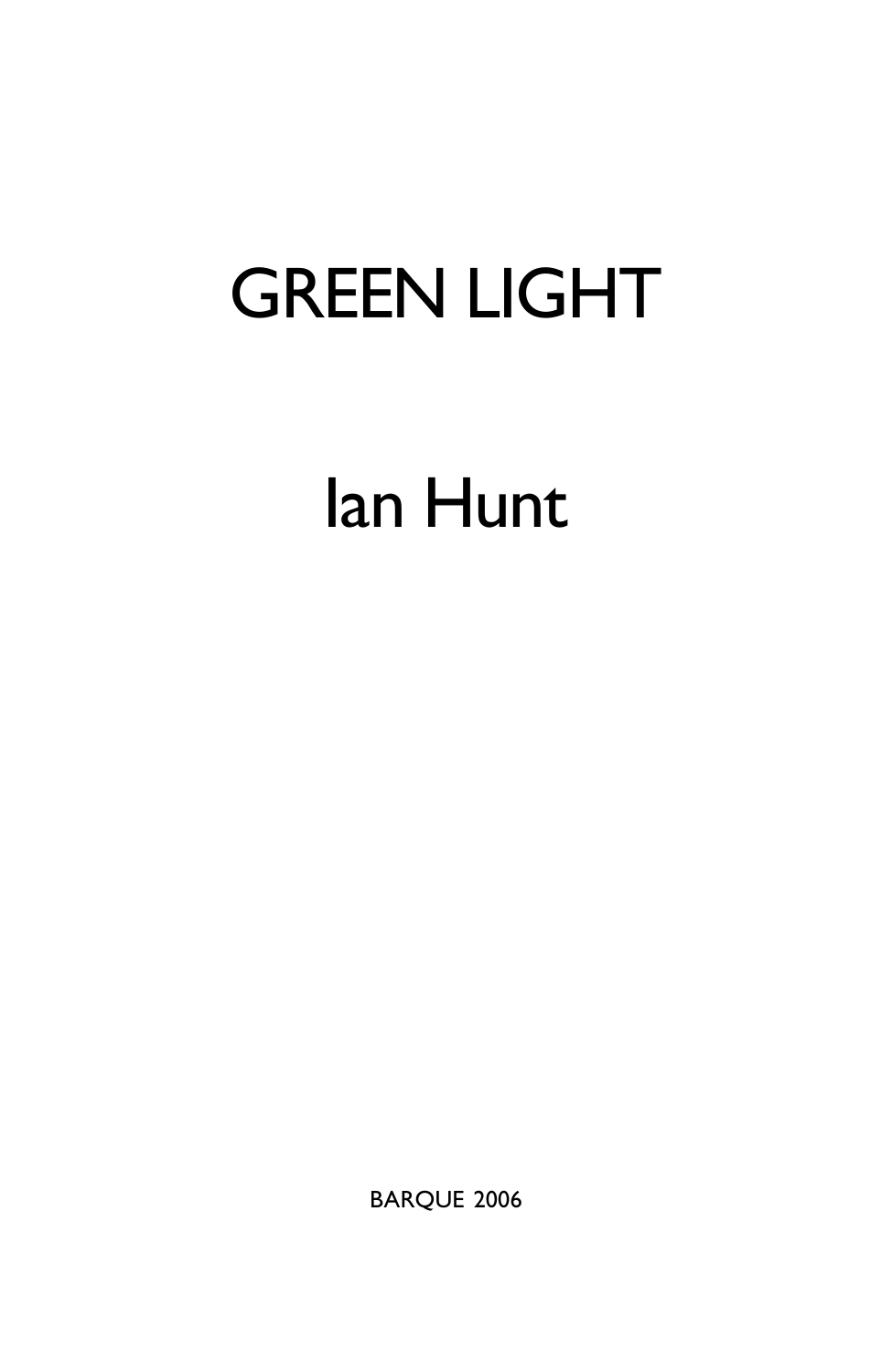# PUBLISHED BY BARQUE PRESS c/o A Brady and K Sutherland 70A Cranwich Road, London N16 5JD, United Kingdom

www.barquepress.com info@barquepress.com

All rights reserved

© Ian Connolly Hunt 2006

Cover by Elizabeth Price

British Library Cataloguing-in-Publication Data A catalogue for this book is available from the British Library ISBN 1-903488-57-5

The publisher gratefully acknowledges financial assistance from Arts Council England.

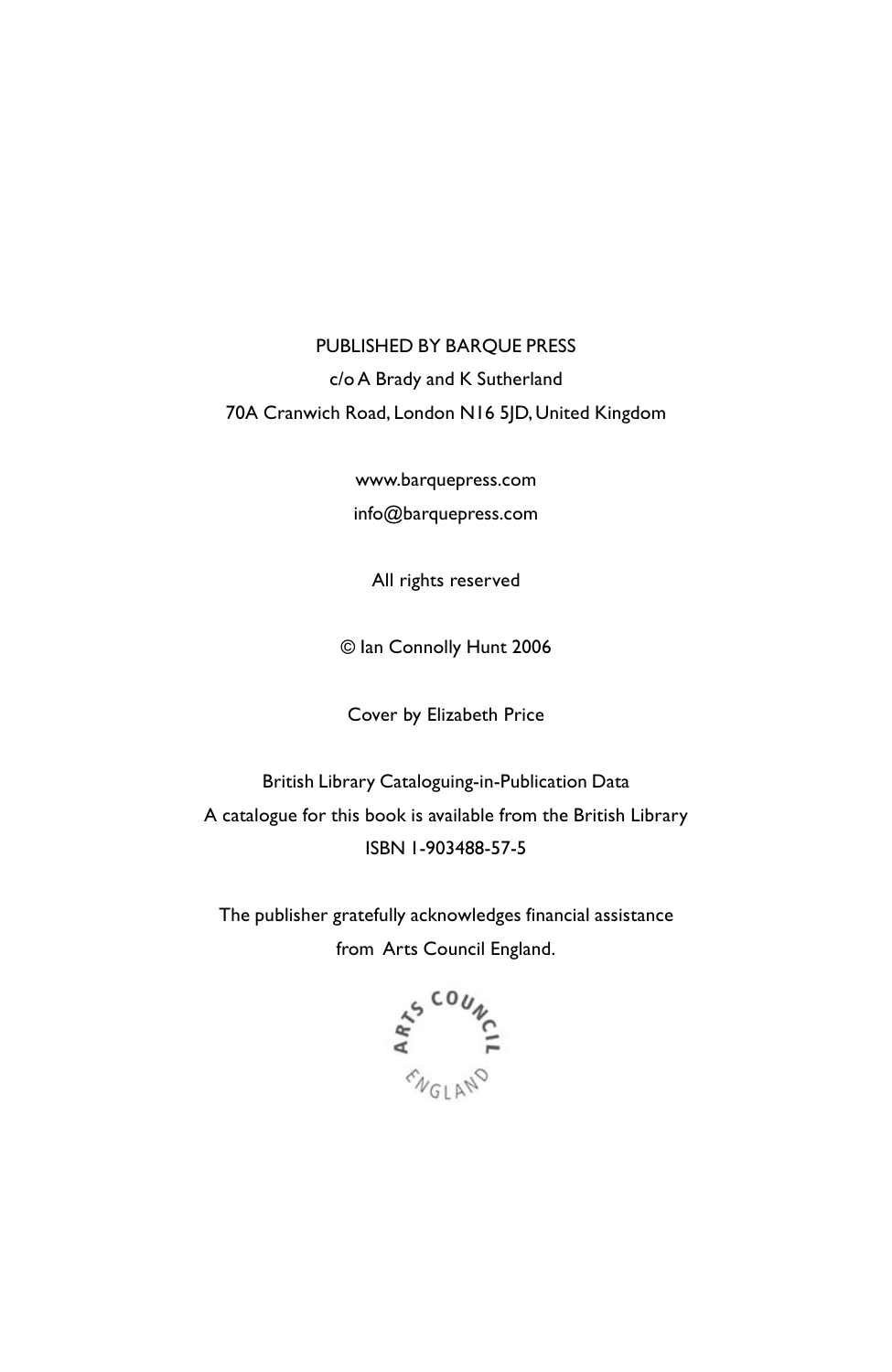*Again and again, in Shakespeare, in Calderón, battles fill the last act, and kings, princes, attendants and followers 'enter fleeing'. The moment in which they become visible to spectators brings them to a standstill. The flight of the dramatis personae is arrested by the stage. Their entry into the visual field of non-participating and truly impartial persons allows the harassed to draw breath, bathes them in new air. The appearance on stage of those who enter 'fleeing' takes from this its hidden meaning. Our reading of this formula is imbued with the expectation of a place, a light, a footlight glare, in which our flight through life may be likewise sheltered in the presence of onlooking strangers.*

Walter Benjamin, *One-Way Street*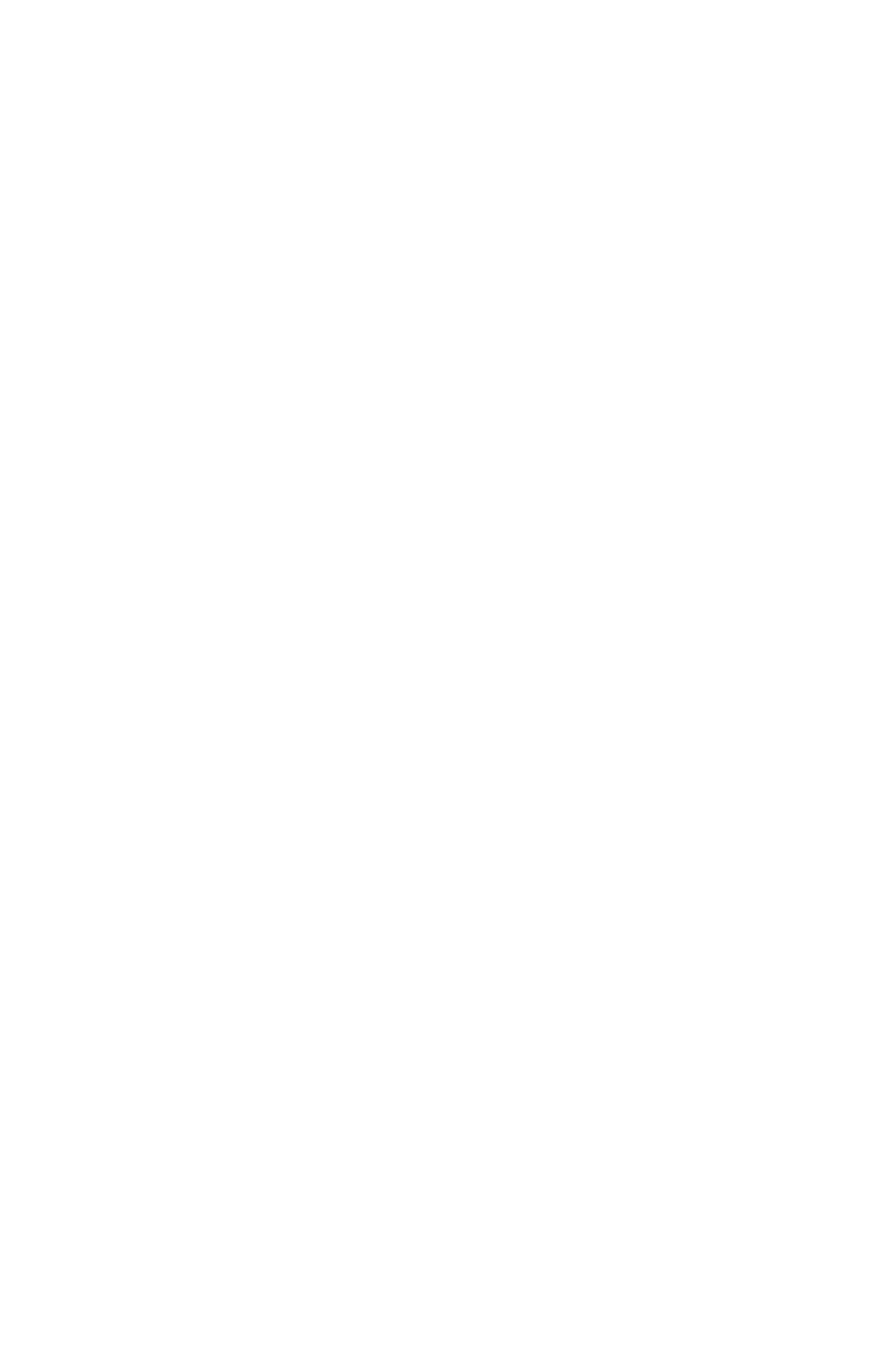## EN ECHELON

[*A windswept hill above a port. Large gun implacement. First lights of evening. Harbour master old, shorter, fixed face. Daughter young, taller, mobile face.*]

> Counting the vessels into home, wind sings in the rifling. 'Burning time. Daughters, teach me to wait.' Too well before delete she said 'They aren't us' which he knew. 'Now list me in your harbour arms.' The penitent one windburnt to sense heard words scooped out to sea, remembered always to the right. 'I'll calibrate the hours of sun each day you went. What's strange is not begun in you. When there were fires we moved and quickly. Don't forget that owing to us. Braid showing at our collars marks us for these fights, is not put off. I took to water after that, headlands, drainage, towers, redoubts clothed beyond reason like a dutch, wanting only the parts given back as fitting home. As now, not asking much, you could demur at something, not give up at speech grown strange in air, this medium that drags us to our sense.'

'No air would give us that, no speech deleted pause. We are not sagas, scrolls, laws are renewed in breaking, found again inside the wrist but for the finder true, even to capacity of print's chambered burning: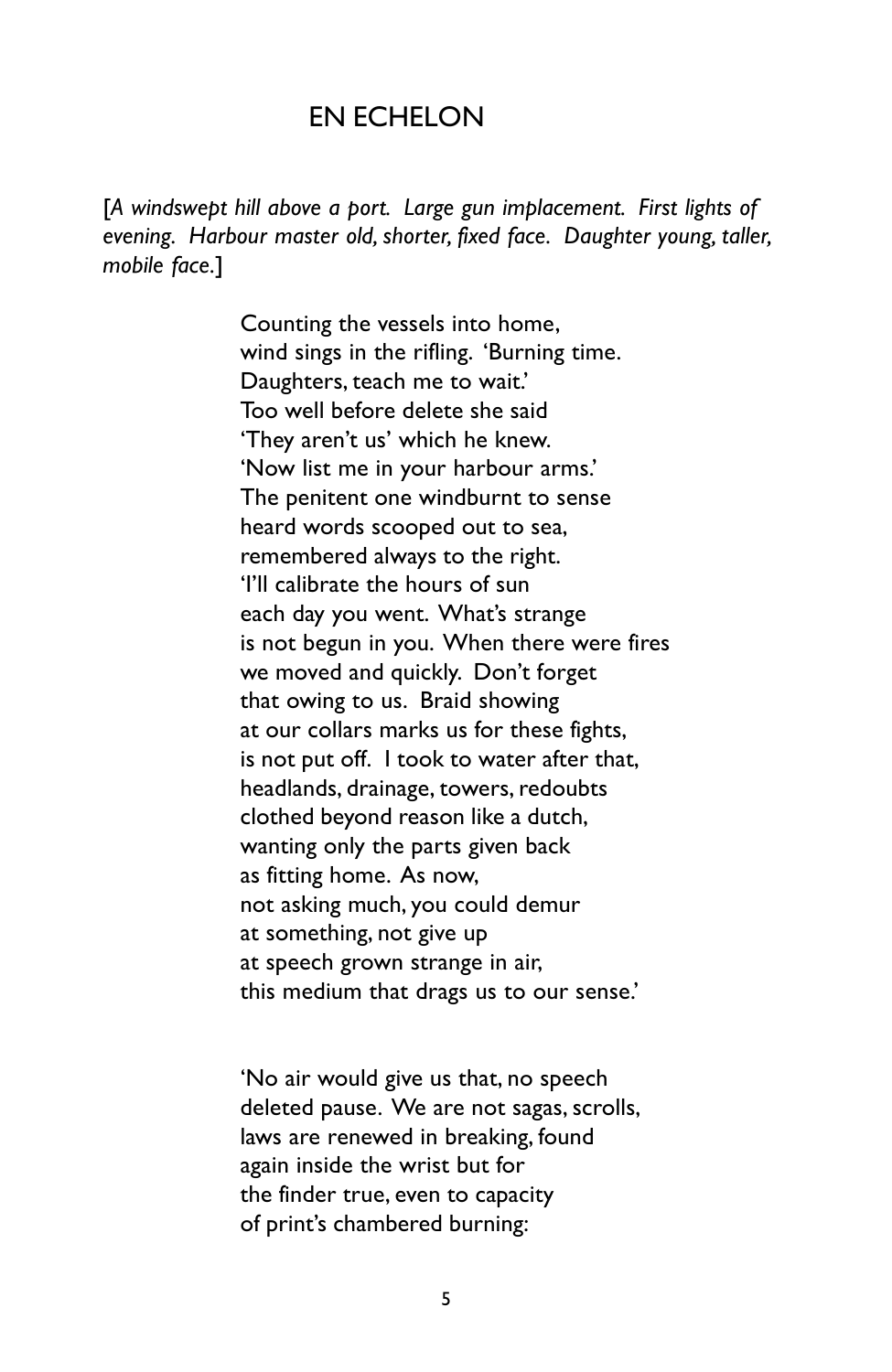for all I know enraged on a harbour wall. Tyneside toughened glass spins back the loan's reflex, ask for that much – the dancing master's warmer in the hall and self-taught. He doffs his cloak, snuffs the attendant's false candle, folds a smile of the voyaging tropic to the cold. Countless printless footless times. And now I demur we're nothing, particles dumped in ranks, an audience free to leave. We have our chancy vehicles. I'd have you speak all this in a play, to know your one side is a dreamed half-fall into the medium you say sustains you.'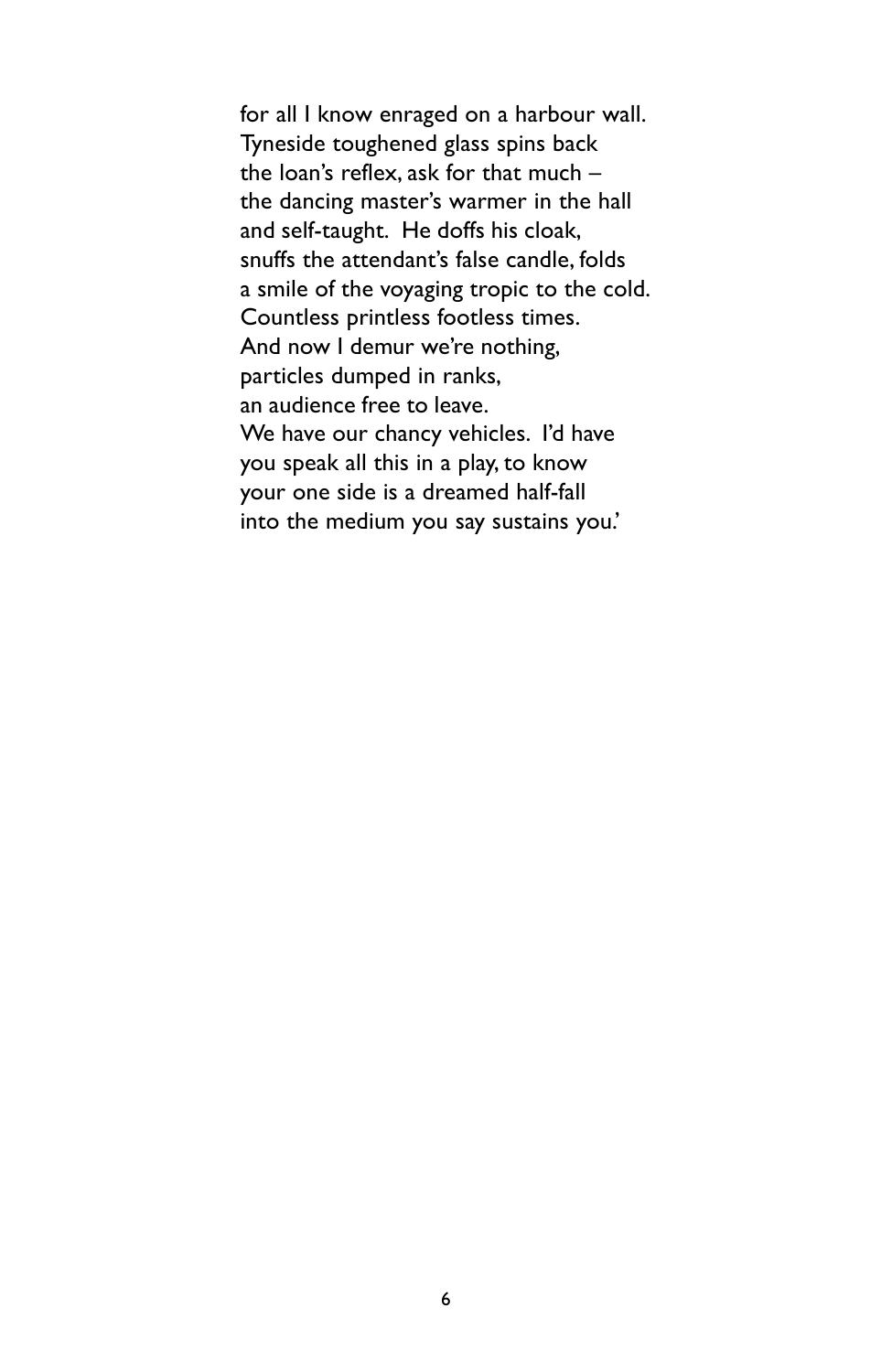# DESTRUCTIVE IMPULSE

Would they tell or make example of? struck out and over to the next one, to set or stray standing. Down at shoulder, the clients of sour wood-heart condition fit demonstration for, well anyone's willingness to bite instruction or at least play at it.

And he took admired glaze and went resembling dazzle effigied highlights, a line of standing capes or frosted greatcoats, stage manager gone mad the lining alone costs fortunes. 'Especially in speech there's more to sample' – they said, angrily – 'and to ensample passing predilections for. If thrown by the new-wild written in this silly wood's design, or clipped for foreclosed ends, take our advice. Run beside it: sneak glances sideways.'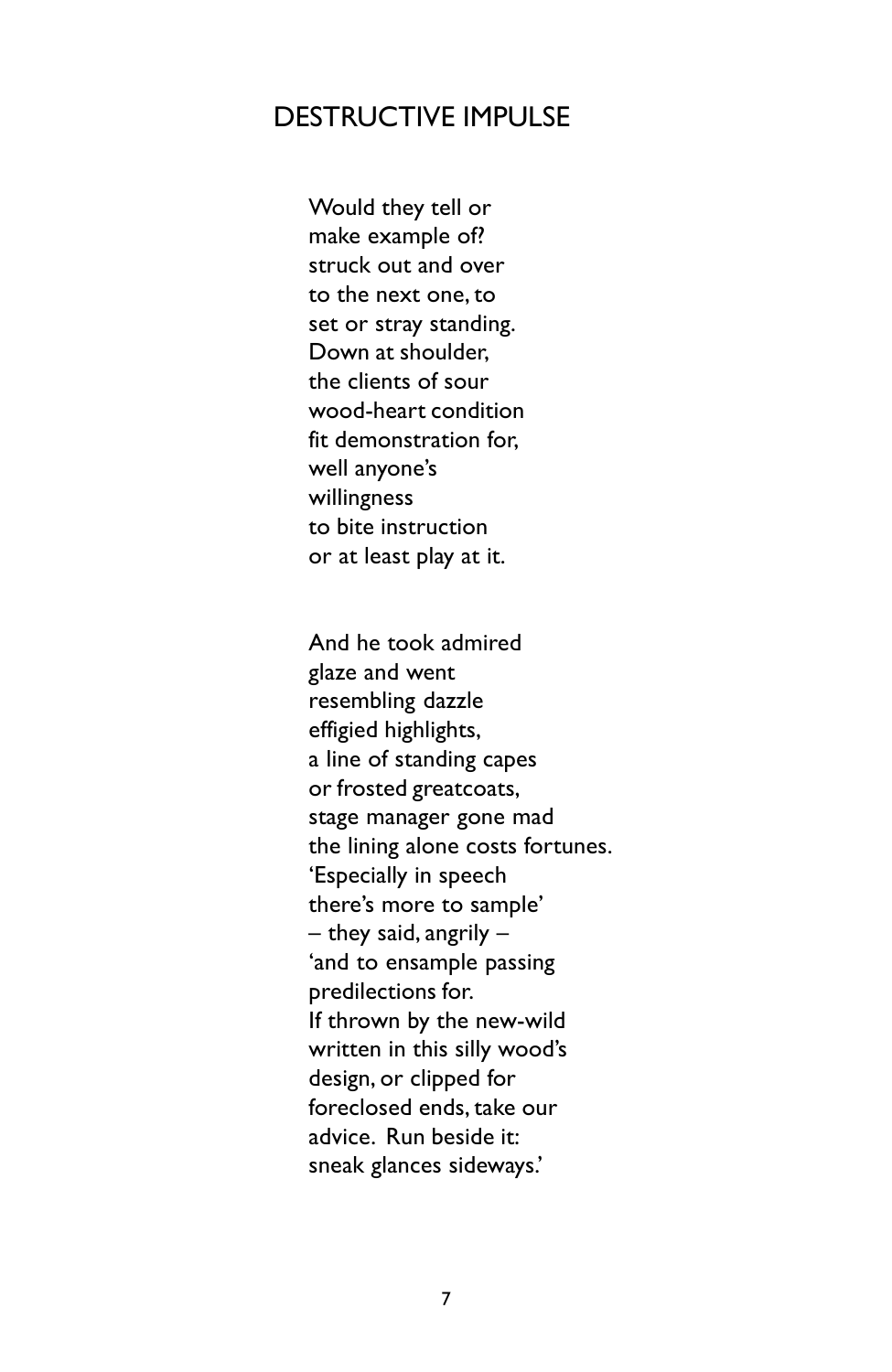So place beneath the trapwork. Imperative were handsome for promises not taken at utter point: sideways. Reminted dalliance of a promptbook not open. Mark a place to return later, no, that will not do with coloured slips. Recall a person is not a book and why acts kind unkind *are* returnable and not illimitable fold or page dissolved in wanting.

As though a synapse can be emptied and retain its form / thinking makes it so and we do branch /

'Since exact adaptation resembles magic and the object that behaves perfectly becomes no better than a hallucination'

Linings went first. After that it was all up for jacket architecture.

Dignity unfixes as in dull blue archer garb, wrong colour but it'll do, fold the points carefully, the verb's too far off where is America when you need it. Papery darts of groucho voice, crisp falls, silences off as light dismays settle and little jousts prick the bearer's head.

love flies / out the window money comes / innuendo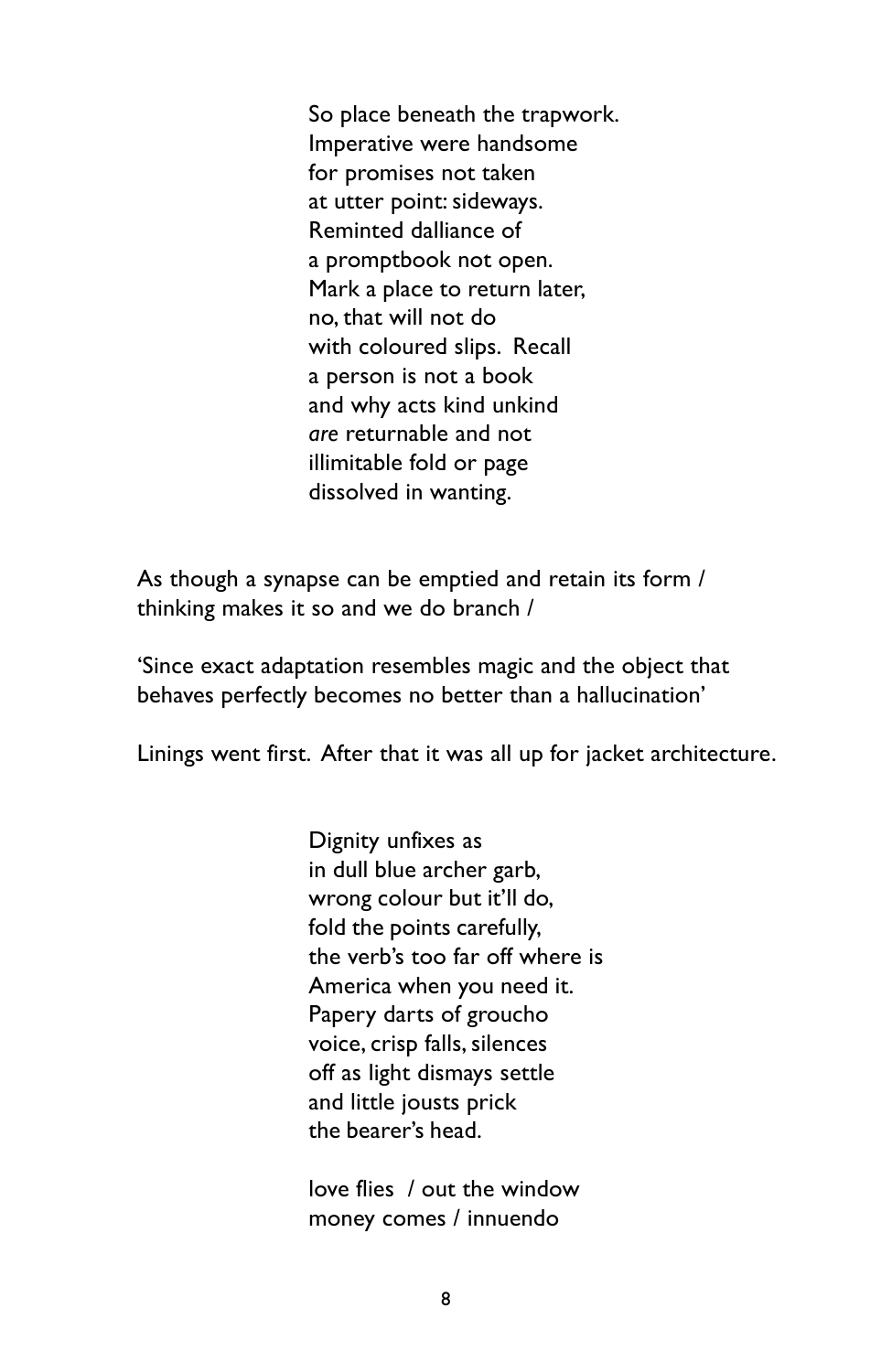Outset thought real deal shoehorn preferable to any old them grown slyly categorial. Shush to that. And to liberties bought without possibilities of genera heard to shape talk back & forth & via.

Bubble arraignment. Swift disclosures of a sky half-hitched. Someone's idea of excuse lightens the top bit, floats the way words grow spatial, never their strong point.

To persevere has slopes, plots dramas just to stop all this nonsense recalled to old formula. The before speech a form of moment gone hard, now expelled aphoristic because no other container sufficed:

*To surprise the bearer attempt to repay what he'll say before he says it, you owe nothing but this fist of it returned to.*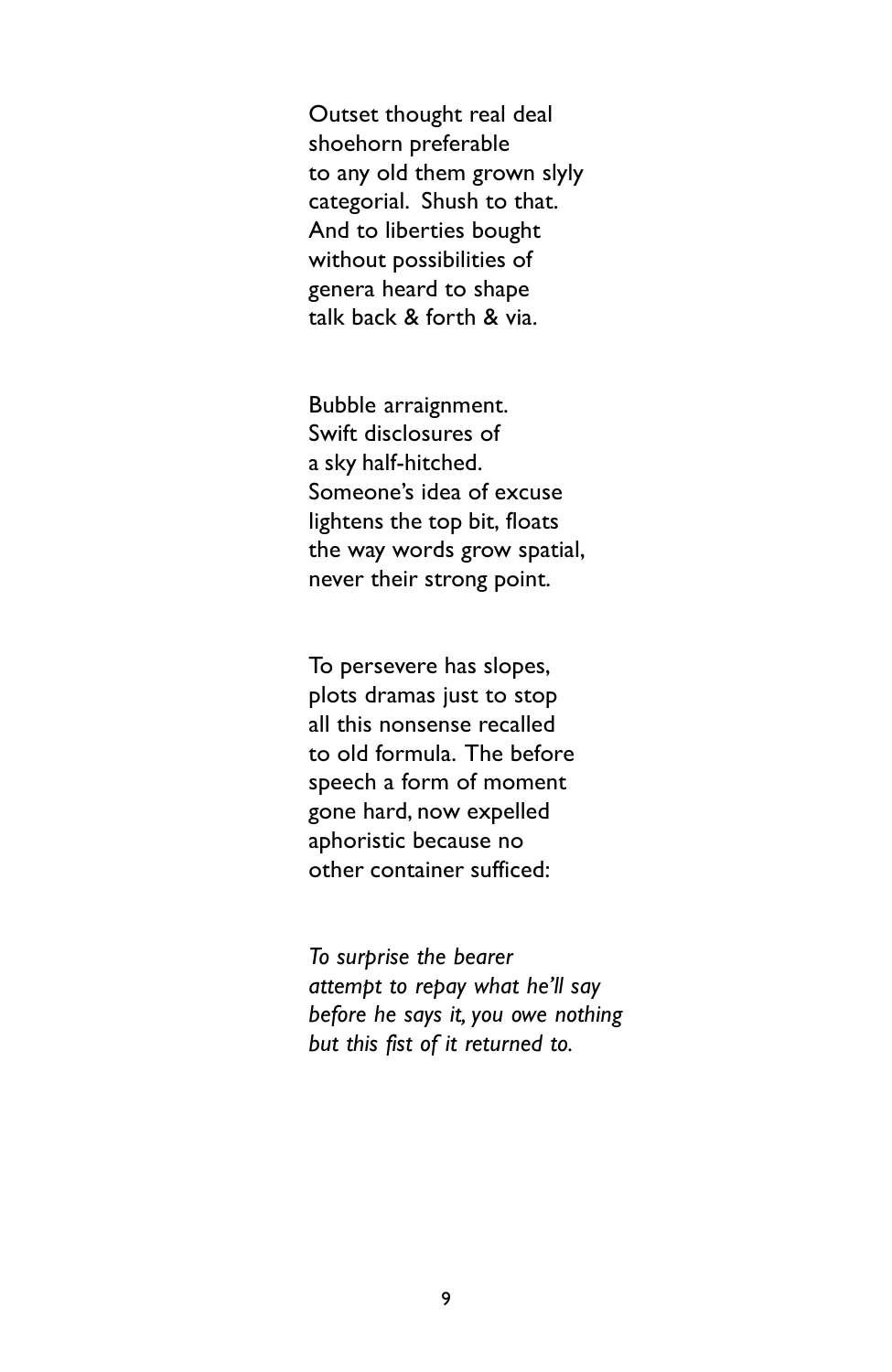## ANSWERING INJUNCTION

If you are here for numbers knock On my other doors. The summons Reflects a concern I hope we share & seek release from. Please don't Take notes, a transcript will be Issued afterwards. Wait until I finish speaking before you reply, You'll find I am trying harder to say What I must limit as 'it' this way In what appears stiff reserve. The less formal route obviates Content too, it may abridge Your concern of its very natural Pertinence to every aspect of our Commitment and the dignity, In whatsoever kind, of your reply. This will survive decision itself And light every step that has led to it, As when on holiday a particular Track from beach to hill lodge Is learnt in sunlight and revealed Again by uncertain moonlight To be the right path taken again. At this development each aspect of Structure trembles as though wishing, The fine diagram all negotiate earns Its new place back in the shape. How strange to know you so well, My decorum for your wild fluency. We could speak at this hour about Absolutely anything, only now do I myself realize – we could change At the speed you allow has caused Its part in difficulties of production. Am I being too clear? Perhaps You feel that my open door is not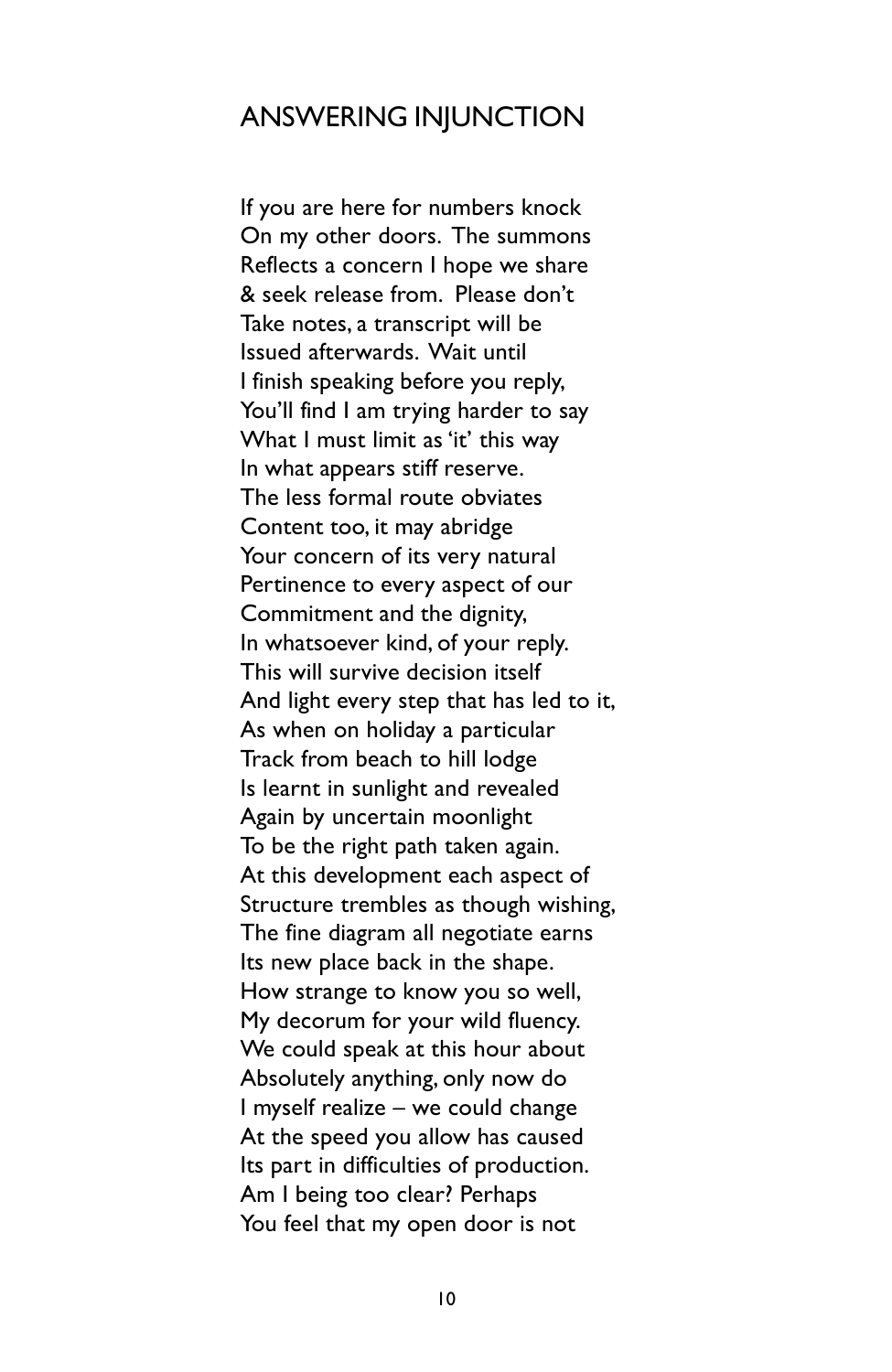Truly open to you, given the extent To which you may be already Committed to another solution. Given what I am about to say If I am deemed to have said it Already. I am about to say it now, You must decide if it is blocked In advance or modifying Even as my scales tip & catapult What is carried there into the blue. I cannot deny that there lurks A dogmatic aspect of my stating From which we seek release, as a Simple hound runs full tilt Away from one town's competitive Ordnance display towards another Past you arrested by it journeying The aforementioned road at night. A good friend of mine & myself Found after his painful divorce, And this is no agony aunt conceit About which you are meant to Understand other than what is said, That the only way to retain honour Between ourselves was the fiction Of a clean break, that old, old Story unearthed by archaeologists, Perfected in new modes of joining And delivered again in the post. I hoped that deferred within the Arrangement honour could be found As we pledge honestly what we Are even into a future known, Now, as exchanged for another. For we have to believe alteration Possible, don't we, if we are also To live in other ways?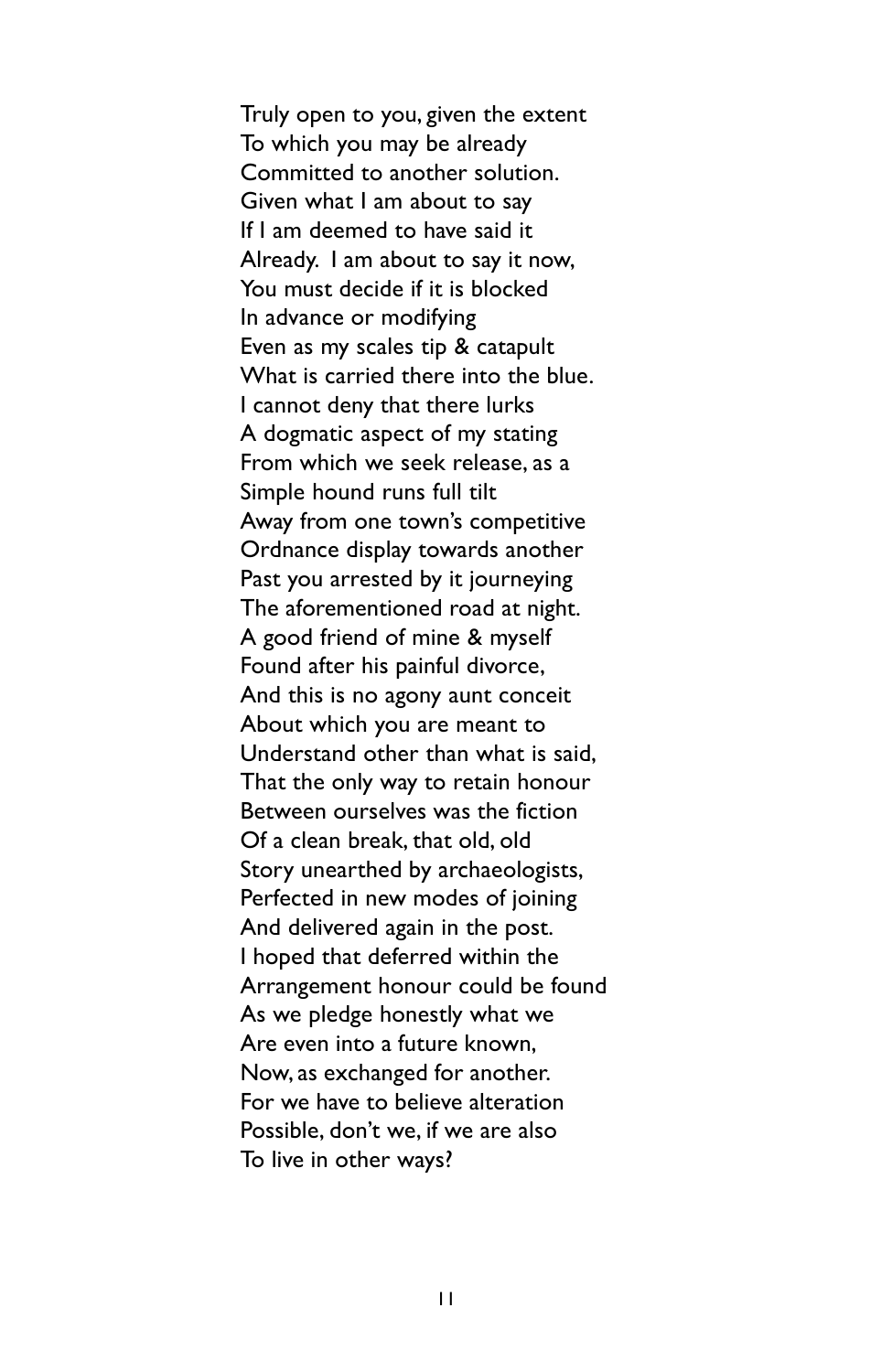# ABACUSES

1.

Memory of an outburst warms to perfect the account, is known to speak again.

The stone moved, it would not stay or could not what I would like it say:

| the thing was   | life but never  |
|-----------------|-----------------|
| I had been      | known that till |
| with the police | now. Did you    |
| force all my    | not notice      |
| something       | other, similar  |

half-brick considerations? Water bought of itinerant sellers, facts in the ground.

Reach of stone budding the ones carried. But multiply no more the something inert:

| connections    | described,        |
|----------------|-------------------|
| to outside     | measured for      |
| via road, gas  | resentful spirits |
| electric       | they could yield  |
| were, and were | as siege.         |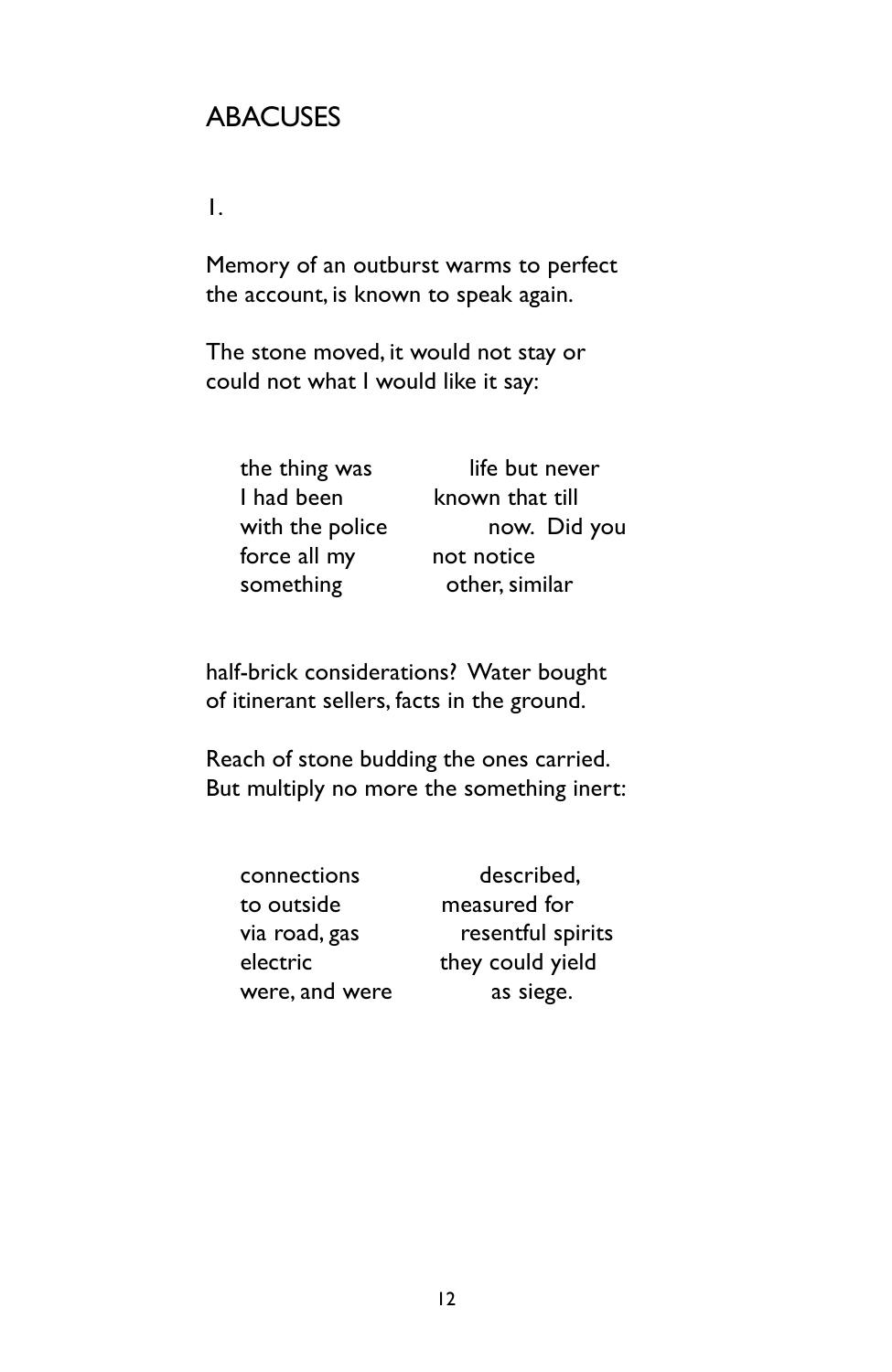When a secondary meaning usurps primary perforation, we say 'water runs out'.

I held to subsequent across insistence on conservatoires, glasshouses, auditioning

| acronym loss | dissimilar      |
|--------------|-----------------|
| & music      | flavours        |
| less than    | porous one way  |
| threading    | rational actors |
| grapes       | in far column.  |

Opus numbered to limit title to travel out of compare: we see more on his skewer.

The thing was life but never, under other name. We drifted to the beach on strike days, tasting

| Carried aloft  | Let me apologize |
|----------------|------------------|
| left, right    | once for         |
| fourth wall    | all unending     |
| of neighbour's | waters           |
| house. Slept.  | left and right.  |

 $\mathcal{L}$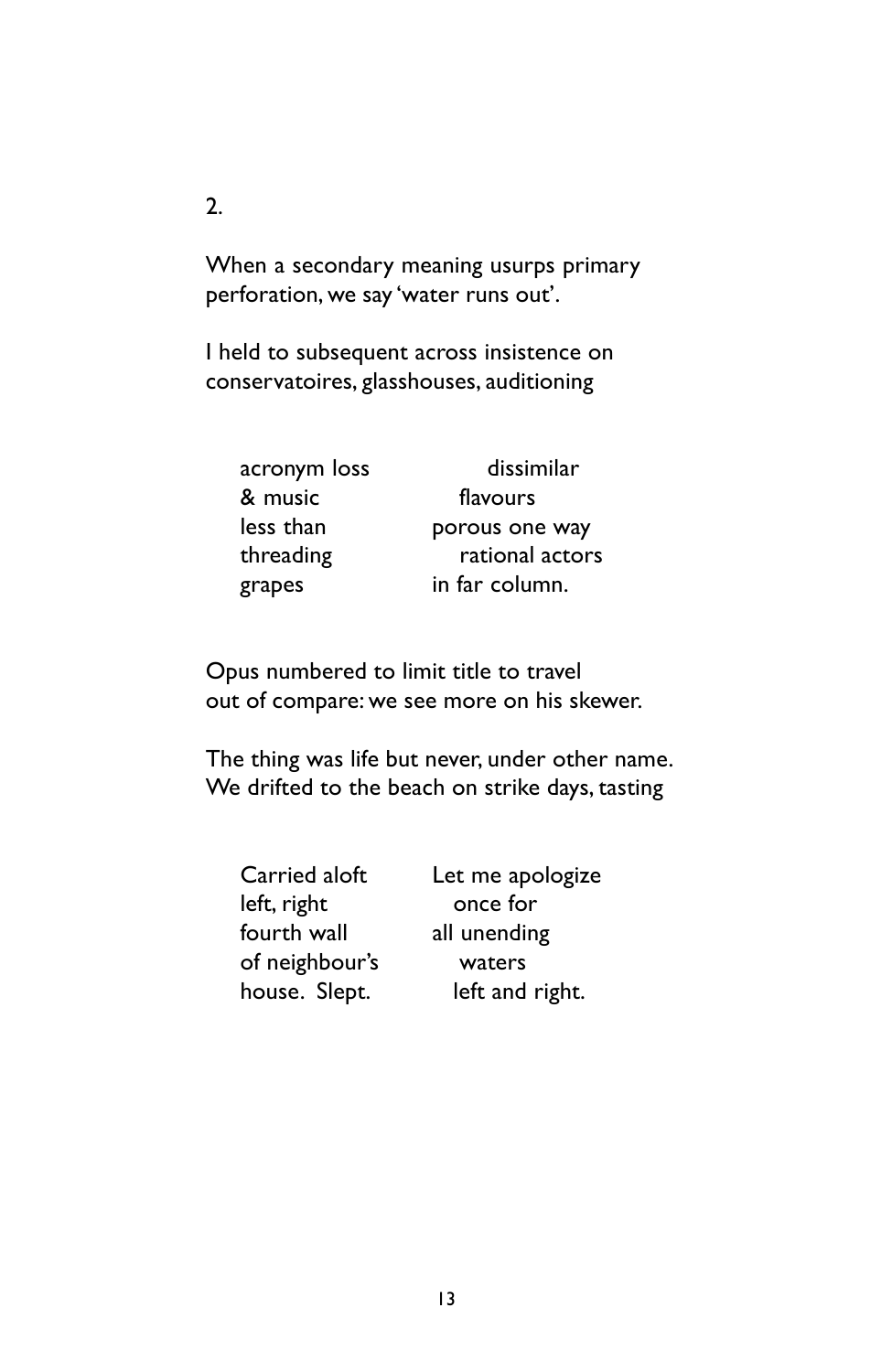Continue after flare, in a private ceremony rehearse what may handsome us honour. It behoves to know for a formal quiet.

| the thing was | we thought            |
|---------------|-----------------------|
| pulled        | the papers went       |
| from the fire | up as they prized     |
| the black box | it open,              |
| I resist      | rest now              |
| its beauty    | to remain             |
| indelible     | charcoal, as alleged. |

3.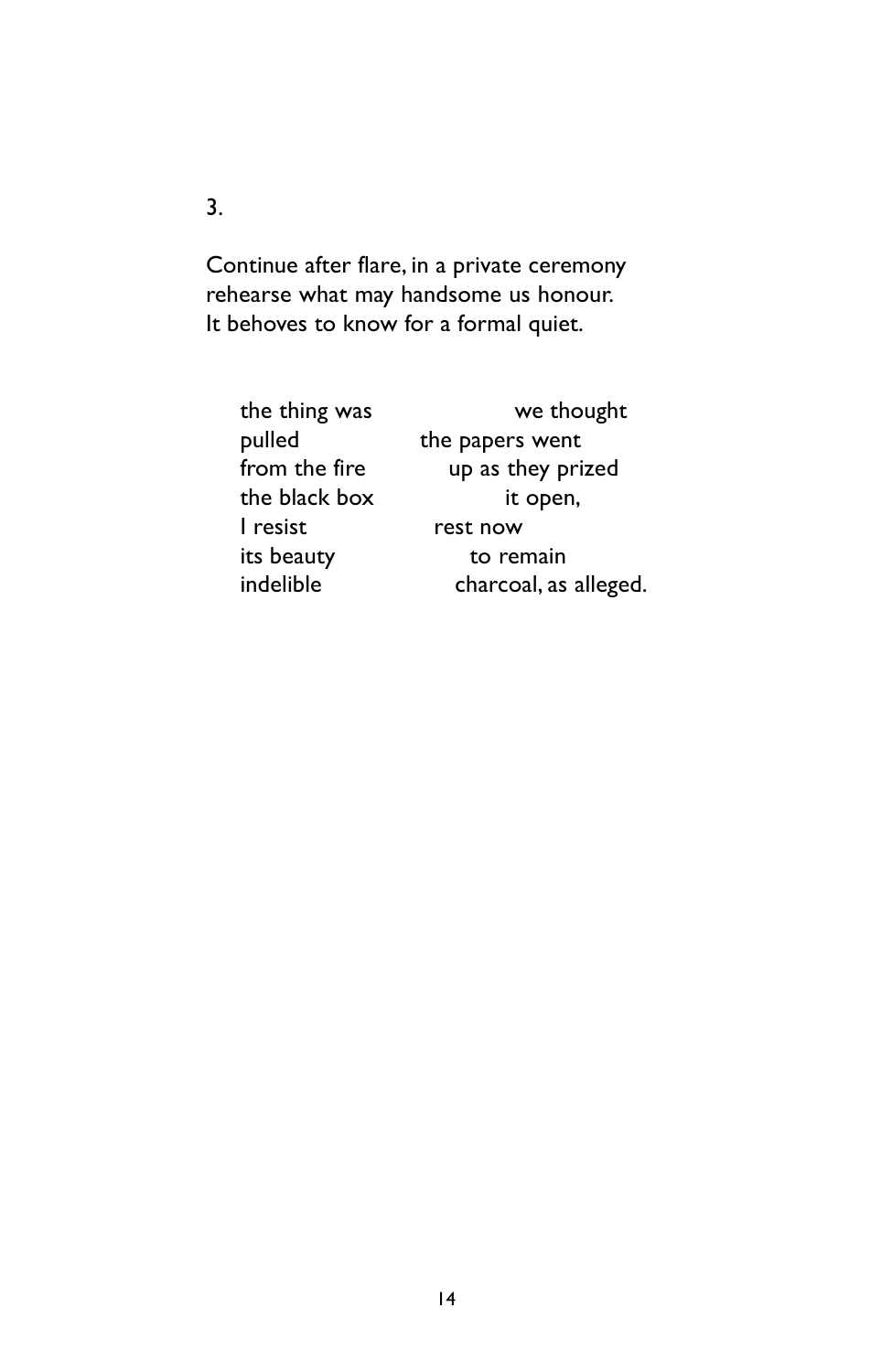# SCENE: A CLEARING

Old resource, look a franked stamp in its eye, day of its week?

## Mid trophy, follow compôte here where childflow fears tread?

## Gooseberry fool, ask hard what you learnt. Fresh thoughts who from?

Tell me where did you, what you wore. I make myself ask you becoming

> Answerer's face in second arrangement. Quick what were they like? Imagine

Yourself in rep, you with your fresh respondents told losing

A plot of doors opening, shouts and dislike of telling details over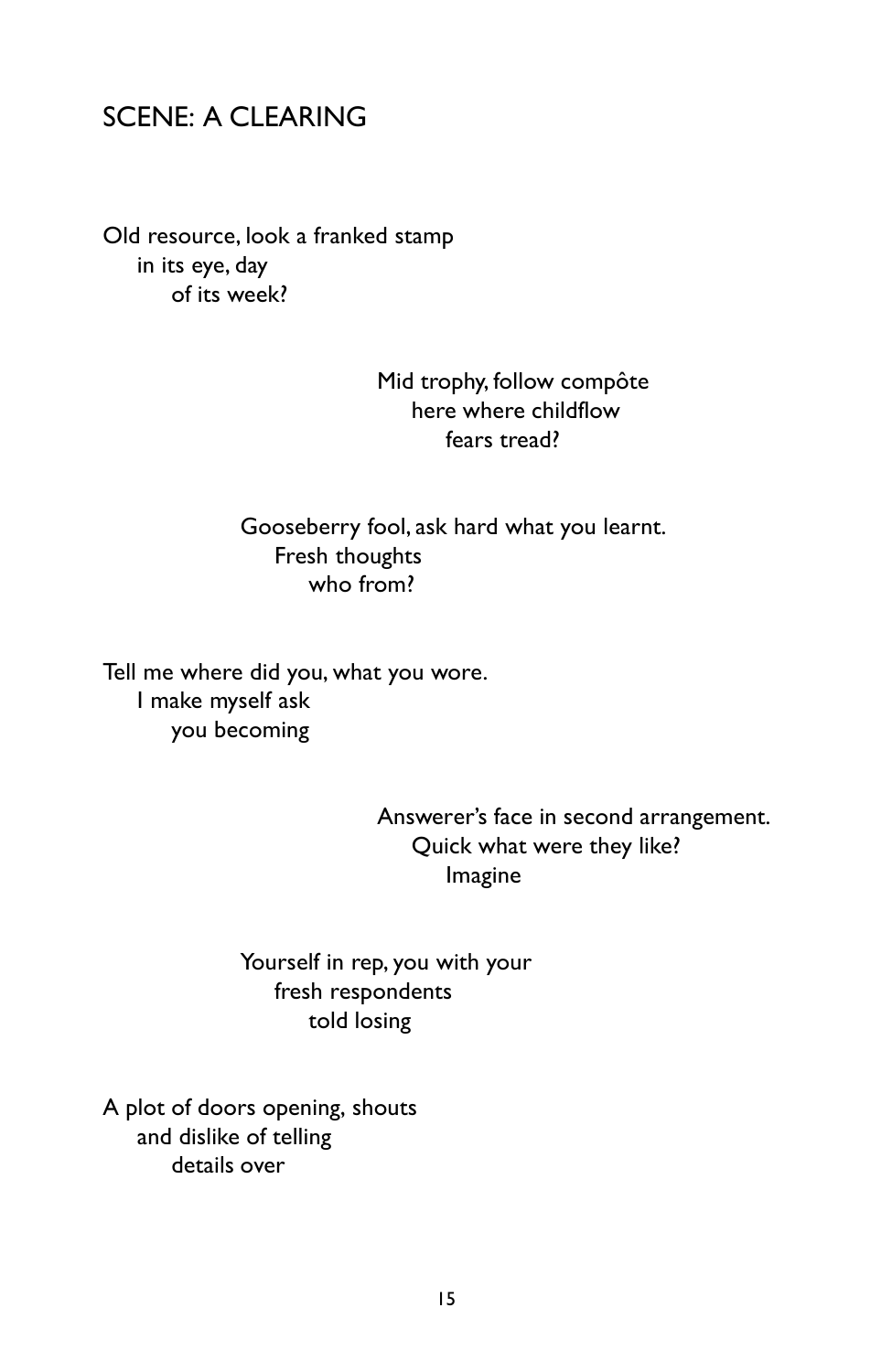To point where D. in third party enters, making all animals wake

Deeper in felt drawer, dispersals occur after village arrangement

Visible postman picks his way up Outline Street & all cats sniff

## Conserving routes, shoes, incidents revolve violent season's bowl

Of fresh thoughts, subscribing Cinema Scheharazade a bridge headmanship:

I mean more **Must I say** Satisfaction than switched (I must) that intervened rubber mask you do too out of voice, dazzle enigma  $\alpha$  l'd count result of feasted eyes. all about it. bulldozed in.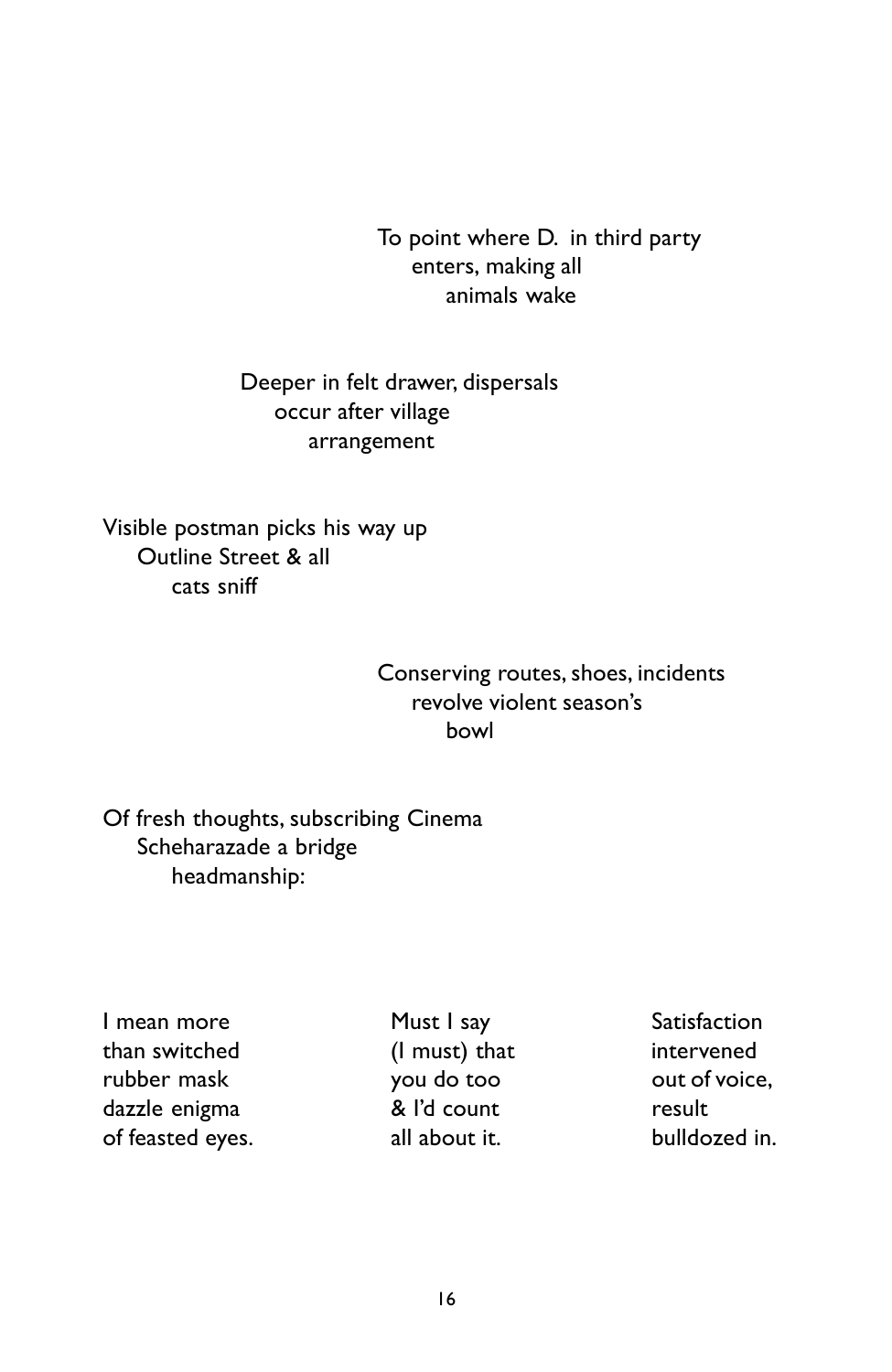# POEM FOR CONCOURSES

If for a long time no one speaks I hear a constant argument, a beat that can't dislodge

the this this this: go in deeper and you'll hear its acoustic subtly alter.

The hammering you hark on mutates, bored by its own voice into a new twist –

not doubled, necessarily. Maddening light shapes file past their predecessors.

Regularities in what's called motion are revealed by persons willing to play rock-in-stream.

♦

As a voice looks down the bright pulsed light tunnelled and kinked under oceans, antiphon delay I tried to not walk between the wandering child and the mother, eyes upraised too late till pavement space star map disarrayed there being still lights in such a firmament.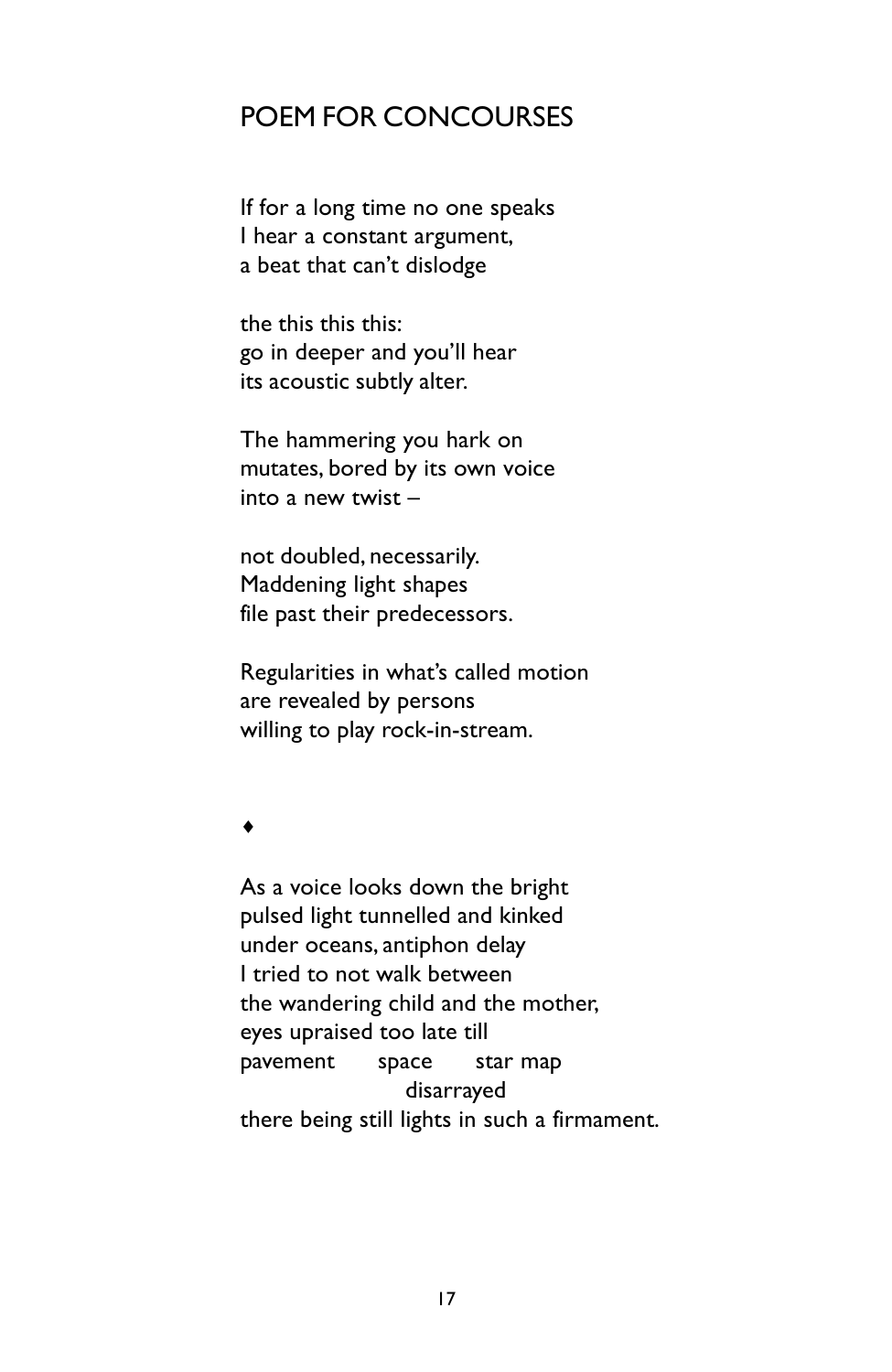♦

Consort wildly as so much agrees or is agreed by a gentler conqueror than you, soft empire where enquiry meets shocks any would invade answerer's bubble. Indifference of air's mosaic, Terrazzo levels altering subtly echoic stutters. We note historic arrivals of accessories for removal, to lull the deed, or watch for what was learnt: new joiners had other ideas closed on accidents of birth. 'Or did you not ever for the first time go on an escalator, ever.' And agree that it is fine: seeing names pre-printed, what can you do but look about &, occasionally, sign.

#### ♦

They found the DJ busy on sorrow and in the refusal found the new sound they know,

so fast it gave access to exhausted not quite slowness nonetheless accurate

to the slight yet very frequent shocks of the modern world. 'Pleasure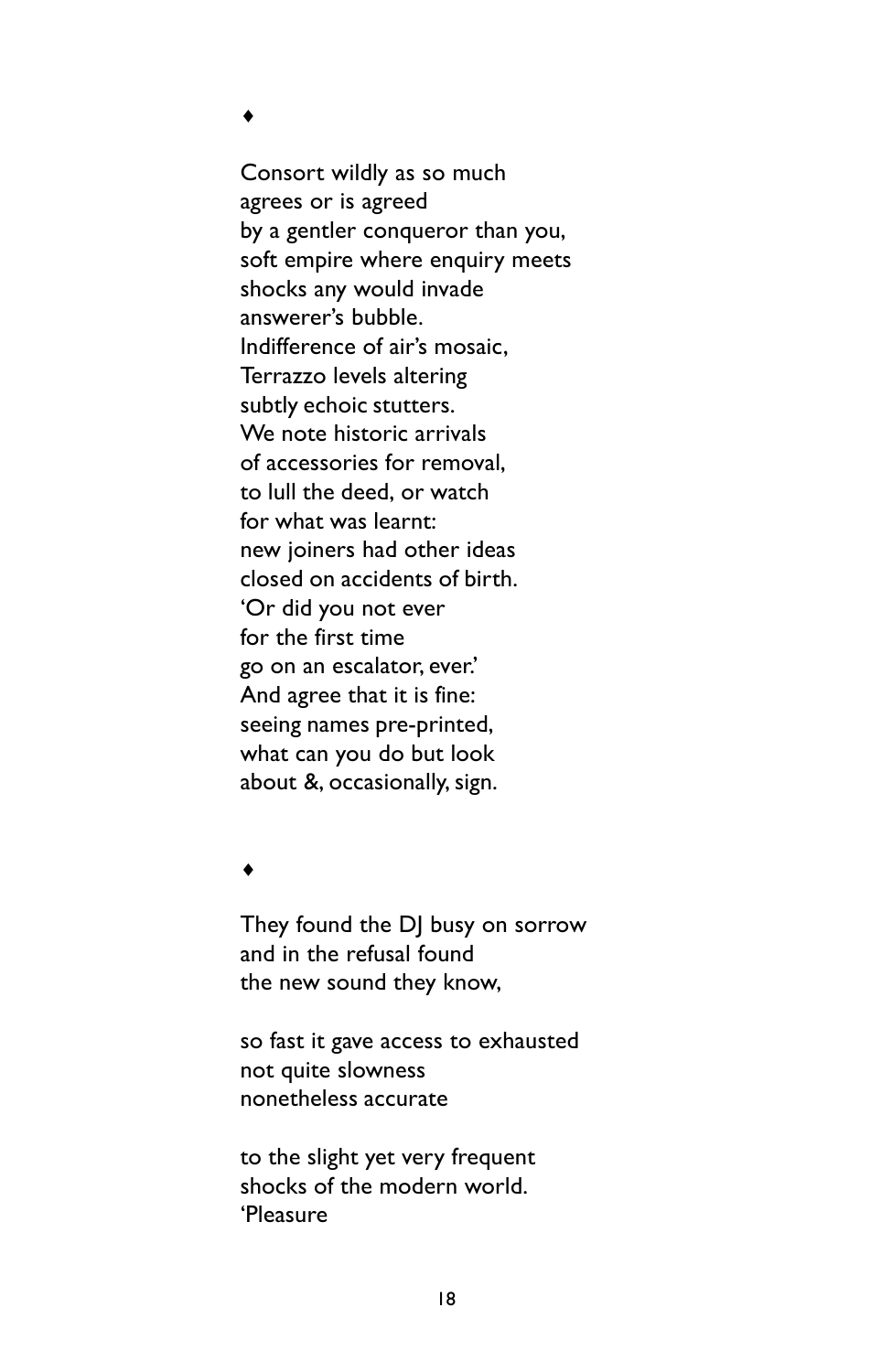is a political achievement' repeated at ten dozen b.p.m. it may be so still yet

> unconfidently outside in the fear commas.

♦

Around the edge and bolted down, the pavilions. But neglect the gods.

Rents in the broadcloth through which the vignette becomes, blinking from the passage,

ready for many entrances into singular history civilian hairdressers become. The gods are very near, but cannot hear us

the space above their level occupied by glorious machinery of air. Secular completeness unobserved in last century's roofwork.

Even the hurriers benefit from its built dispensation and open transitions. (Audible thunder in external hemisphere.)

These signs surplus to surly got down verbatim. As a returnee from illness marvels at simple motion.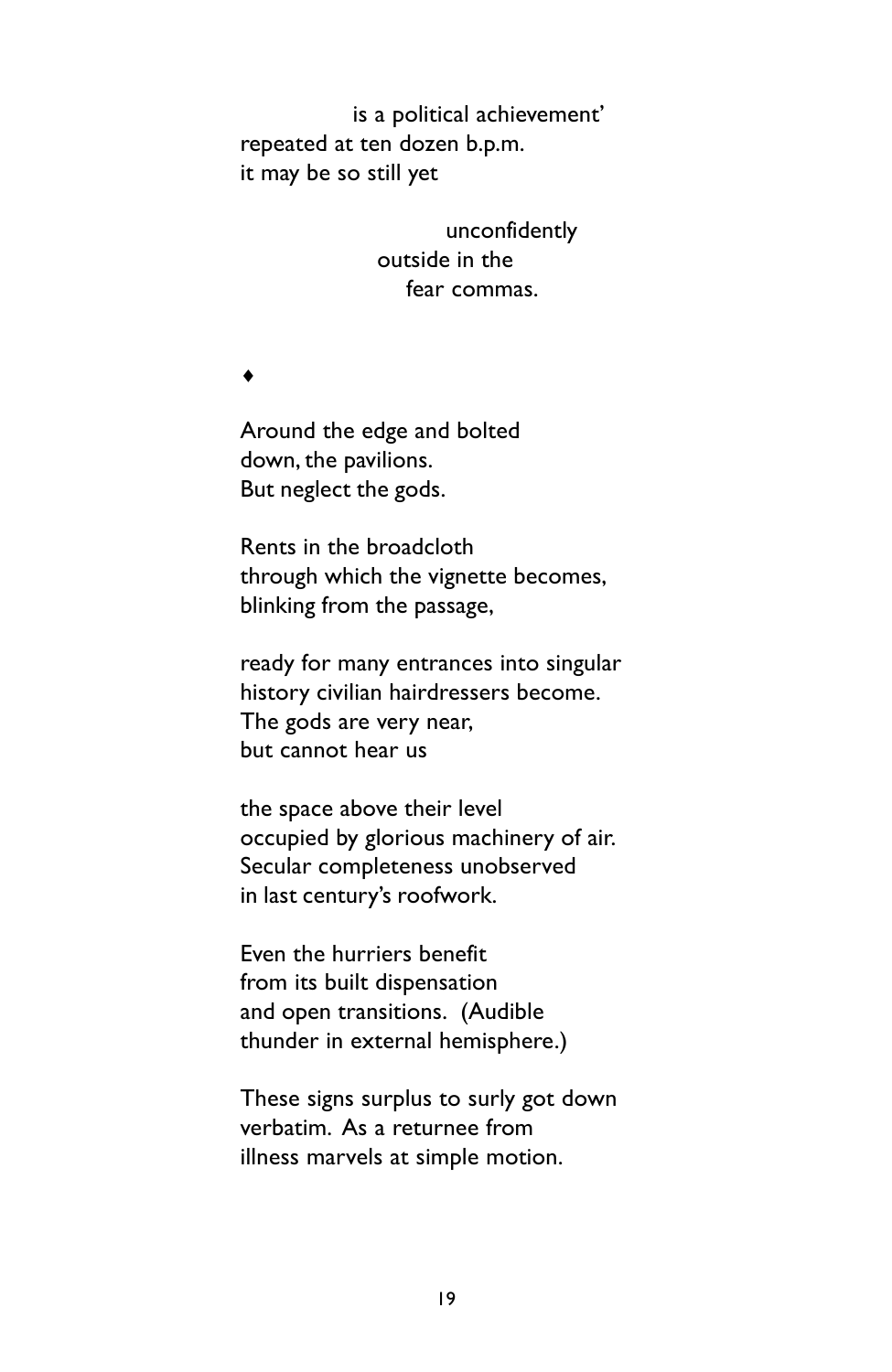♦

*With a felt pen I'll letter unfamiliar letters separately on a placard, the car lulled safely to the space it takes. I have wiped the previous careful letter forms nicely. This reminds me of the magic slate with which Ernesto firmly taught the importance of writing. When the moment comes I never make a mistake, assure the eyes alighting on the powderkeg of names that I'm no ferryman, just a cheerfully pale copy. Rebuilt fairyland, it works at least, I prefer it. But by some trick it's me alone represented with a family, where I might want to be a cloud in trousers or narrate imperium's grand-equivocal finale or show them all the three cups trick again, that it is never truly learnt: in this I do side with the child playing with its shadow, reverb of a saucepan lid in anyone's noise orchestra – I read 'the children will stand and scream inarticulately at each other for an hour together, out of pure love to dissonance'. I'll defer concatenation. Except: do not make too much of the past. Sometimes there's no way back to roman from italic, we must just all lean & slope onwards*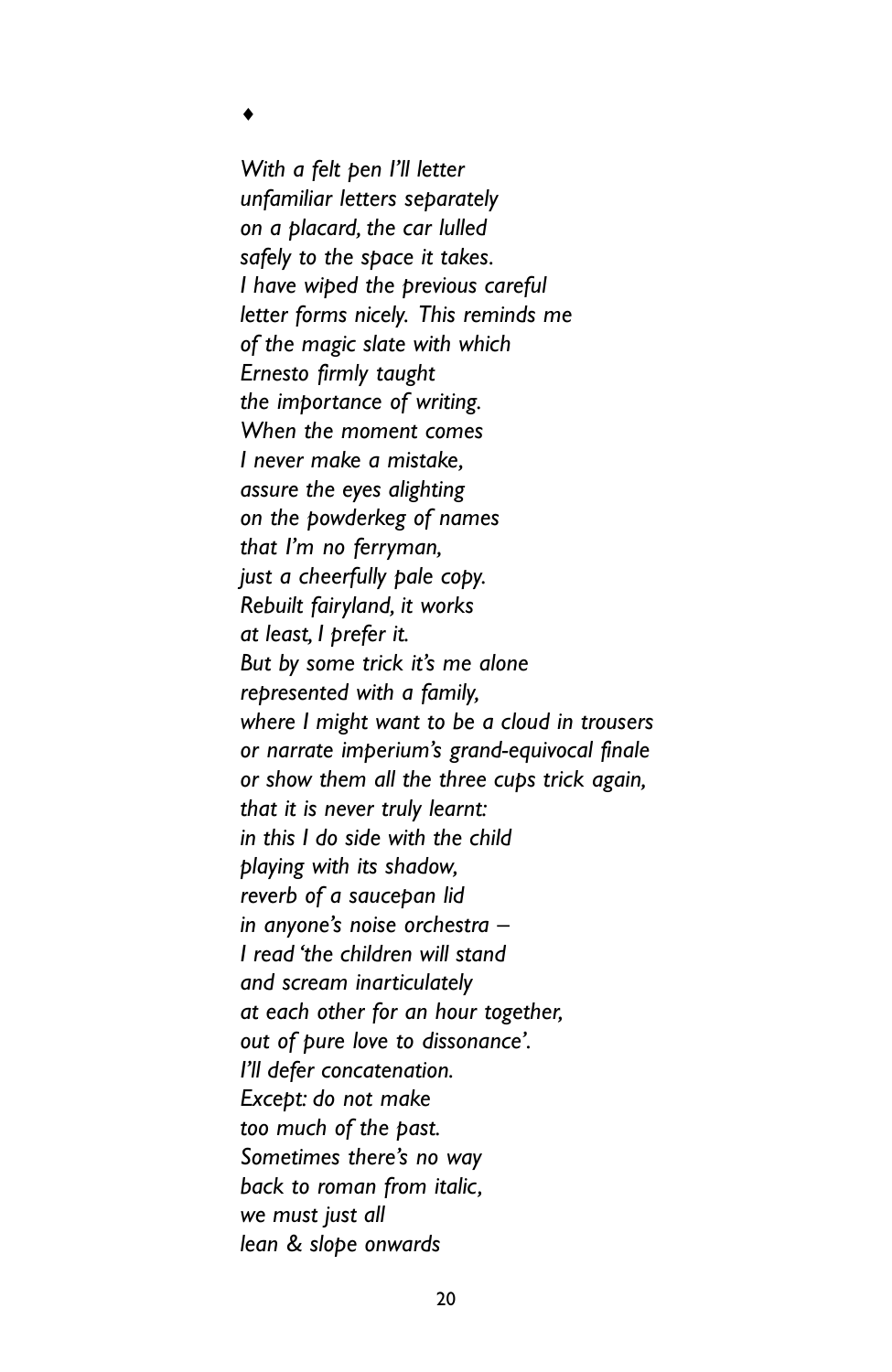To bush cinemas inclining without the visible framework. Truncation lightly carried over.

♦

Piped music makes of air a watery pact. Emerging onto a concourse you find the audience waits,

all eyes upraised to the display: *Every destination speaks MasterCard* Truncation lightly borne *Anyone can play ambassador of an island state* So why this new, new pressure *Abbreviation enters, revise* Imaginarium of mixing, its faults *Quaint old municipal breeding* Life as it is; life caught unawares *Music for swimmers* Aquarium of removal accepted *Proceed to way through now*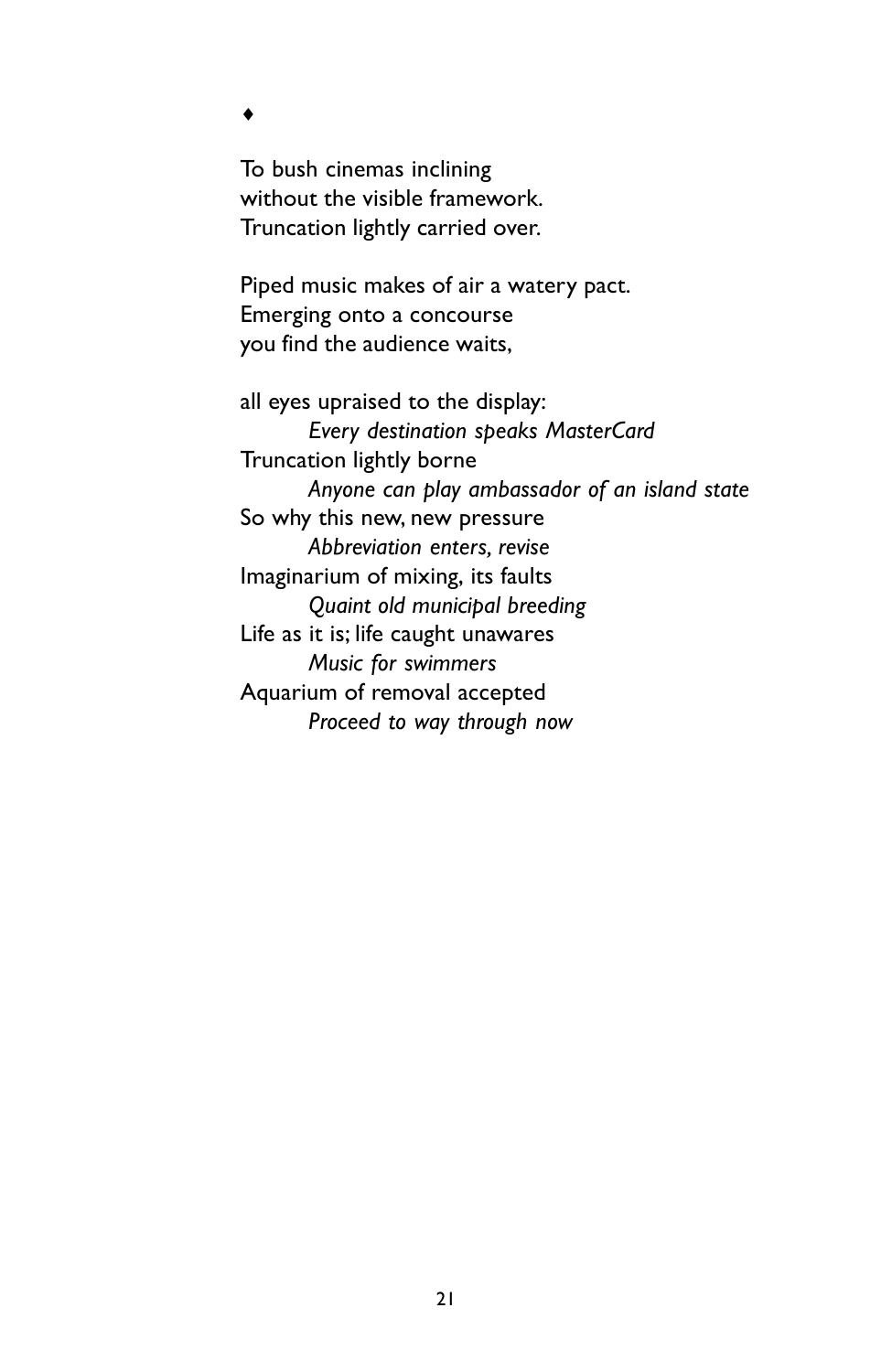# GET WILLIAM

*to James Buchan*

1.

Processional entry, storm-battered conference. Even as the adjacent tent's planchette, wired to short wave, slips the dial and listens.

Pretenders seek east. Does not the day break here? No. These grey lines are messengers. Or here, which is a great way growing on the south

by both deceived. Read the depiction up-ended with all names turned and proceed, falling down familiar stairs. Such was sky-written

like distance, open at a puzzle page.

2.

Principle of interruption. Digital radios no good for this, failure of drift as the lock shuts out for good what won't be heard:

fanfares reaching down to the dungeons, crackle percussion, suz, congress in the next room through baby alarm, speech of elders sharing

irritation. Air banded and owned imperfectly, free intercepts of open margin. Outside the locked stops, preprogrammed,

intervallic air declared null and void. A garden was a room without a roof. Graduate production of linguists stayed desk.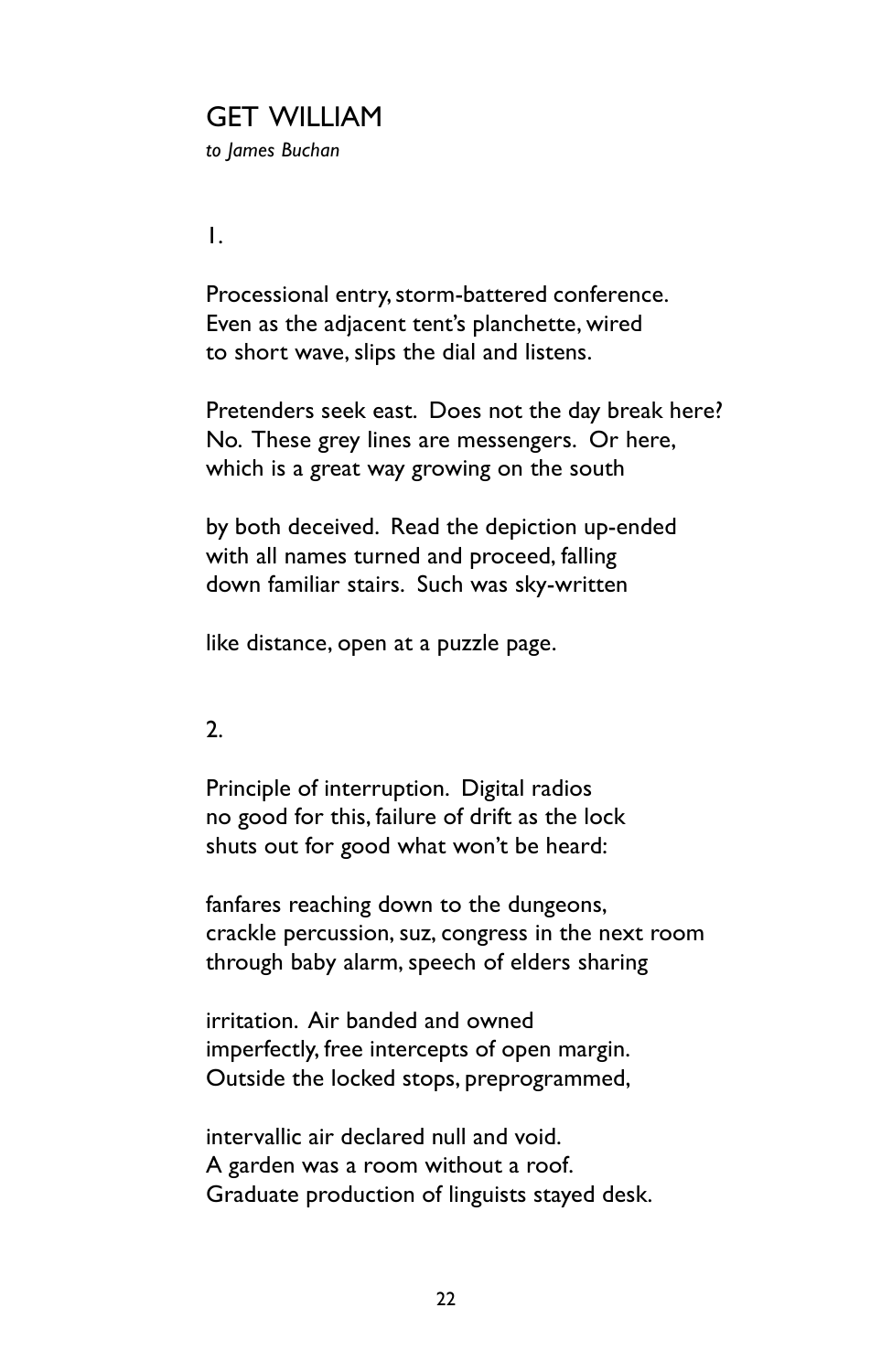Not to want this proffered part or that of spectator. To not want. Disinvite the guests.

Decline the middle distance in which coevals horse around the foreign video collection,

and audience in account lines. Tired you say, I do not want to stay, tend early to retire.

General witness protection stocked the fridge: sports drink polished his tone for get out.

They, for there is a they, write your script, prepare whisky, provide clearances.

'None talk of sadness, we are on the way which leads to victory.'

## 4.

Smash pantograph and another five arise firm friend.

Prequel wash outfall. Carbon trace outsource. Reconstruction out caspianned:

Can I take a look at your pack?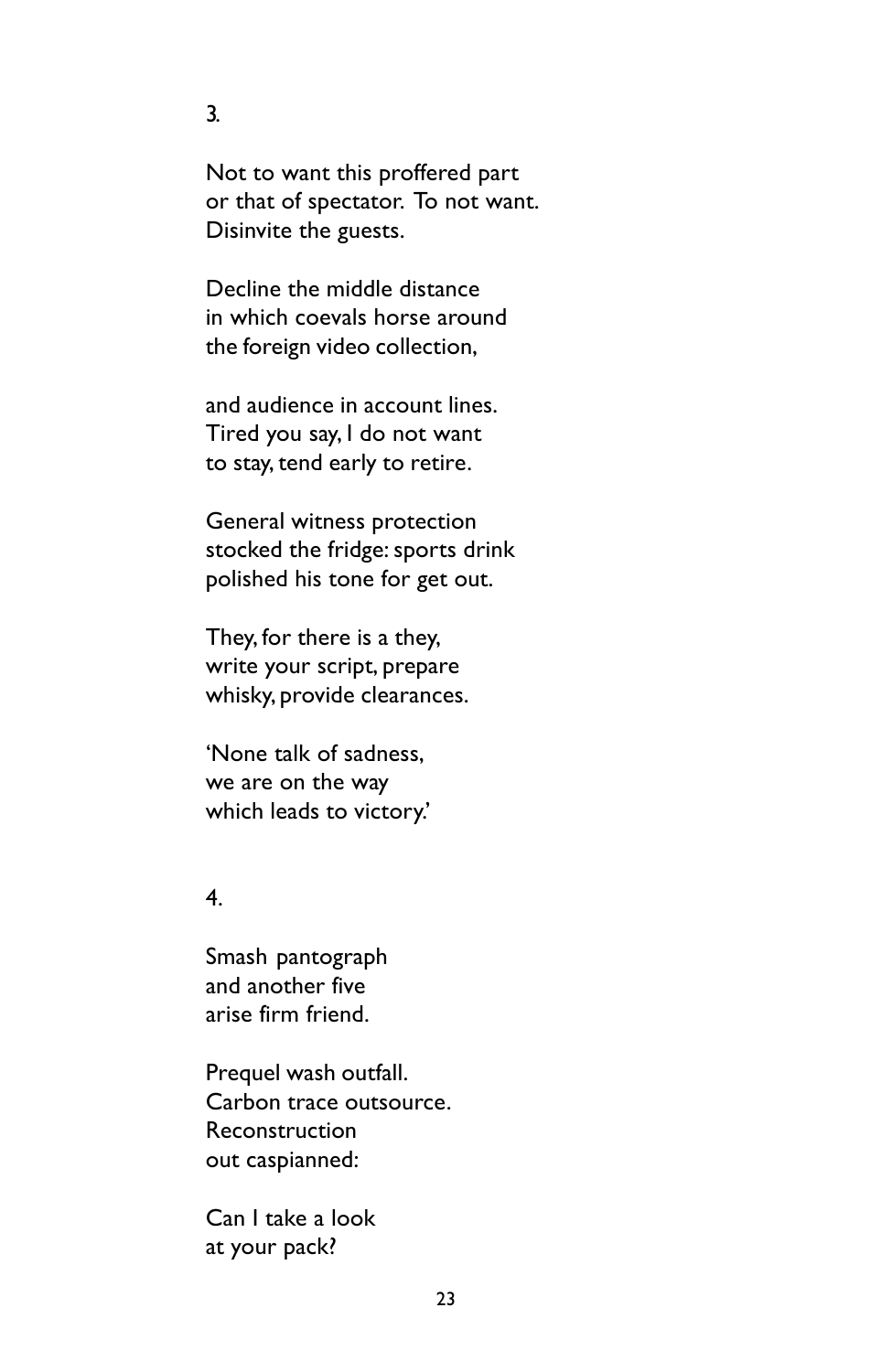Dot matrix rearrange domestic agendas browned and torn off.

But god-like wants said sorry compounds to get stuck in, refuel

on solace geography till the free predicates sing home at last.

### 5.

*Break the diegesis, midweek on a Tupolev. To put a tick against Kant's tomb. How long does it take to lose the secret? I heard someone say here: 'We, of the second world'. I'll be washing the fine Baltic sand from my hair a long time, it squeaks as you walk. The silly German knights built castles on the highest dunes in Europe, said to have sunk intact. Such hubris. The summer's dance track on this spit is* Kalashnikov*, thundered out to the lagoon. The city is the strangest. Expressionist vestige. A few villas, vacant forts. I grasp only the stark outlines in glaring light. I never was much of a traveller, you see. History is careless here. First you see the disorder, the well muscled men on balconies with just their army training, and that feeling that just anything might happen. Then you see within this the order, the way certain forms of life do after all carry on. The car, it is any car, pulls up, you get in with someone, who is also anyone, and travel at exhilarating speeds.*

6.

Unbalance the book. Tip and shake till Tunbridge Wells falls out,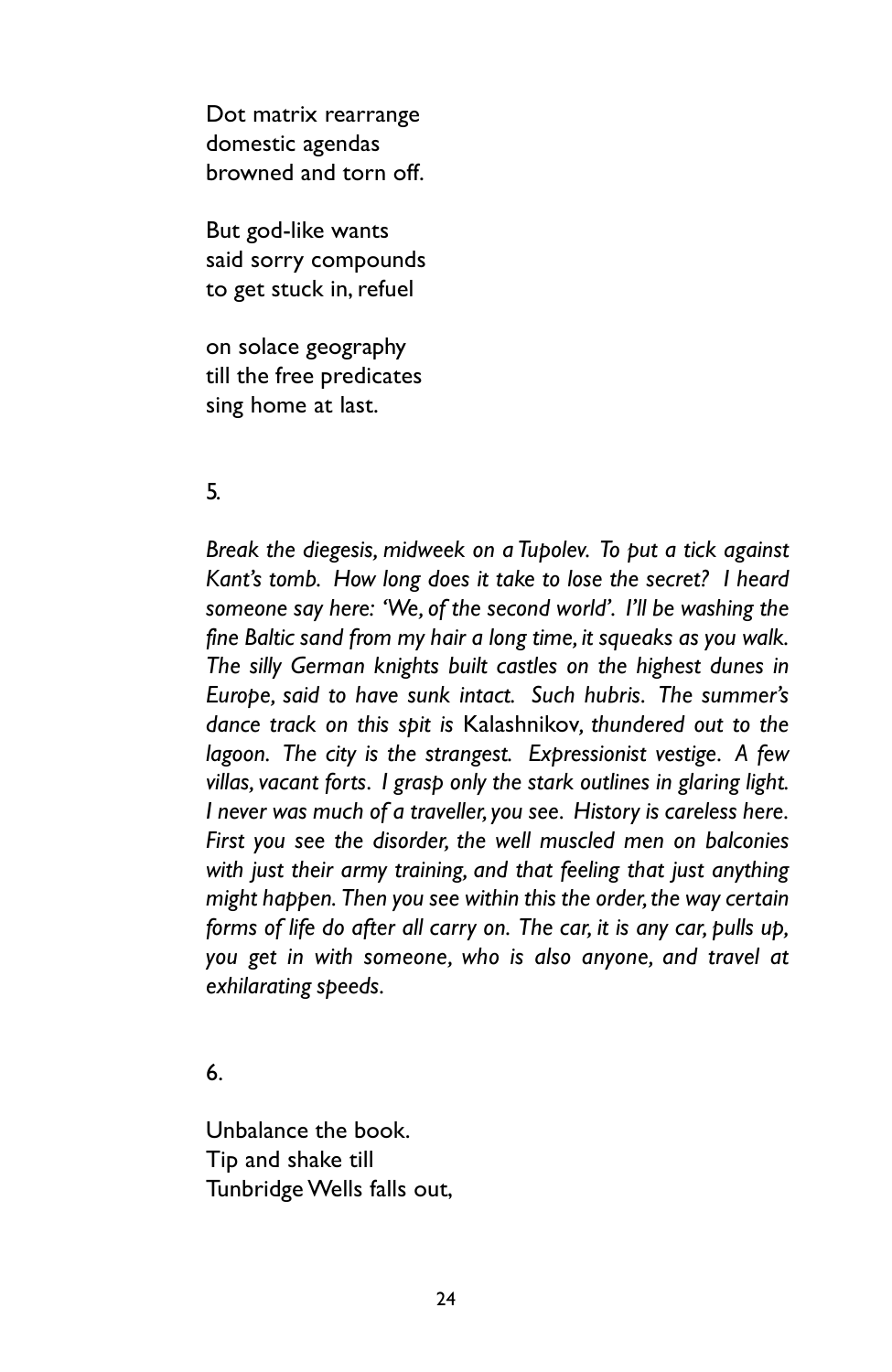or pin every destination on Ideal Towel Stack, D.C. that mansion all inherit

like tapwater gone home, sighing out its tepid jokes. Twin me with blank

pages back from the wars, a story in pieces is called complexity, they warm at that,

back at the health windows women gather to talk.

## 7.

Every stamp cries duty done Every blank cries shame Finish what you have begun

: like a warm myth coverlet. Decorate now in consecrate damask double figured, in etched velvet

a throw on tours of duty in vocab. New form forage scours the yard, bluff engendered danger stops

a build-down blocked in open session, Chatham House rules. In a house of stopped wages

the reverse of the fabric is still bright.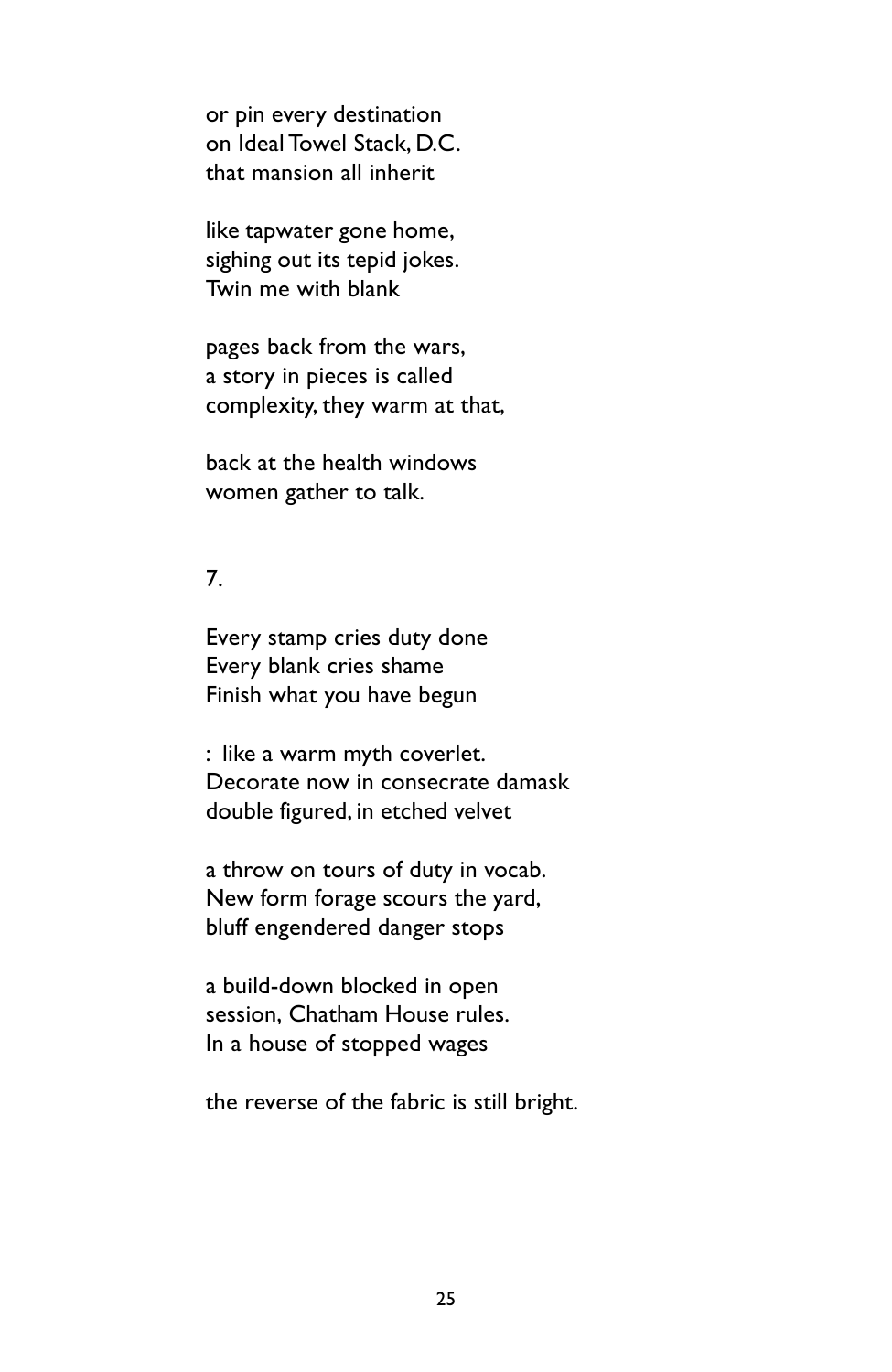So go, freelance, release purpose in contractors. Let the hotel card shut you off to remedy in

a journey back to Paris, grit in his nails to *GET WILLIAM 15 rue one four the rrroest* else the project is

with only a TV screen for light. He thinks he is a kingmaker or a king, the window is sealed shut.

She, for there is a she, not love interest but sidelined friend, does not condone the error,

points the way lying not east for resolution but back, crashing on English shingle.

And this, most of all is the track we want to replay: a spy's marriage lit by festive shells.

### 9.

Romance insists he name the quarry and so he does. It could be you, it could be anyone, except

probably not, that's how it works, you are to take the warmth offered you will not draw

of another's Île St Louis fold-out erotic episode, never again the moreover

## 8.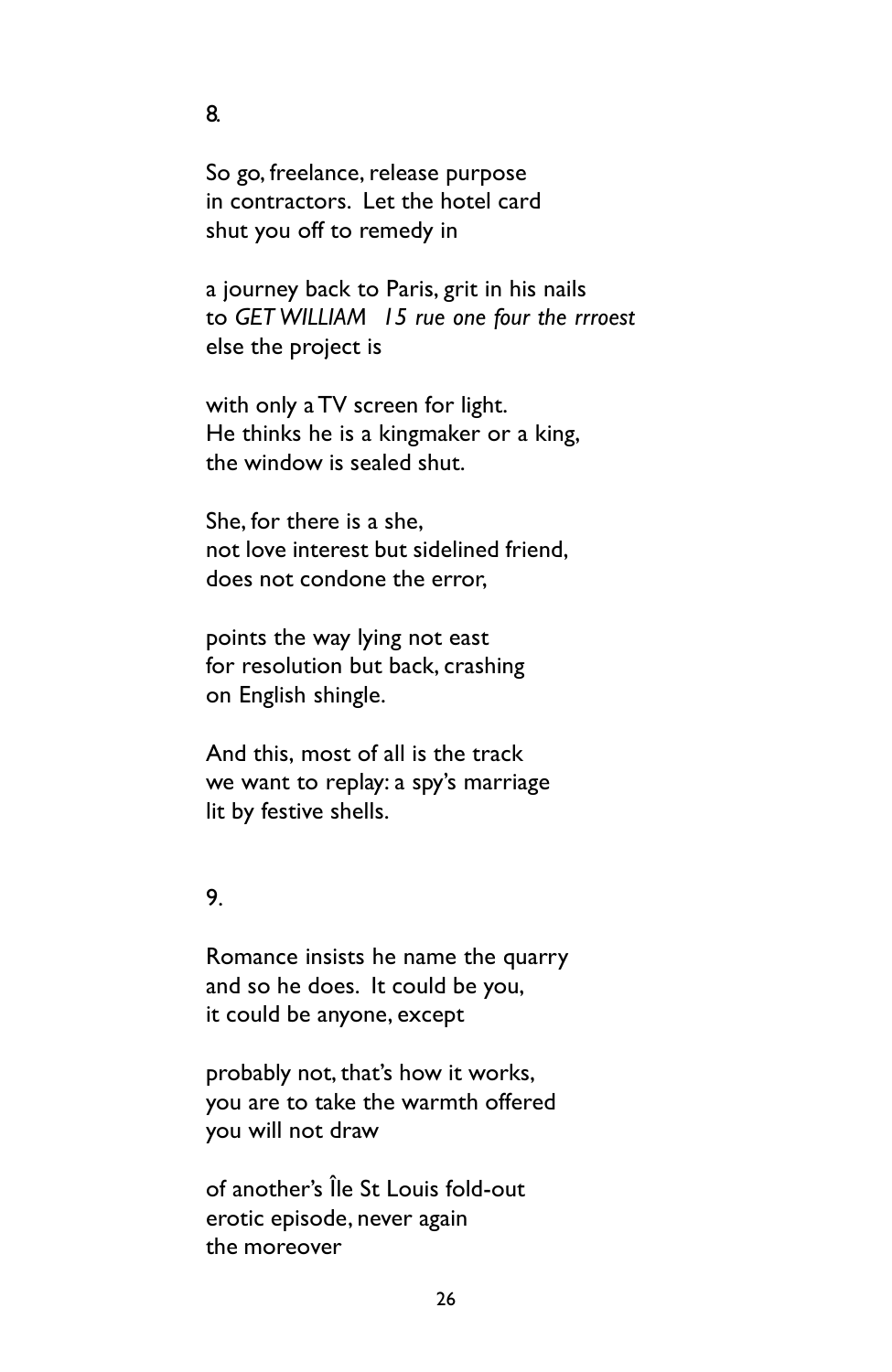implement hand distinctions journalist or cabinet it's still a profession

swing the cheval-glass until the right face appears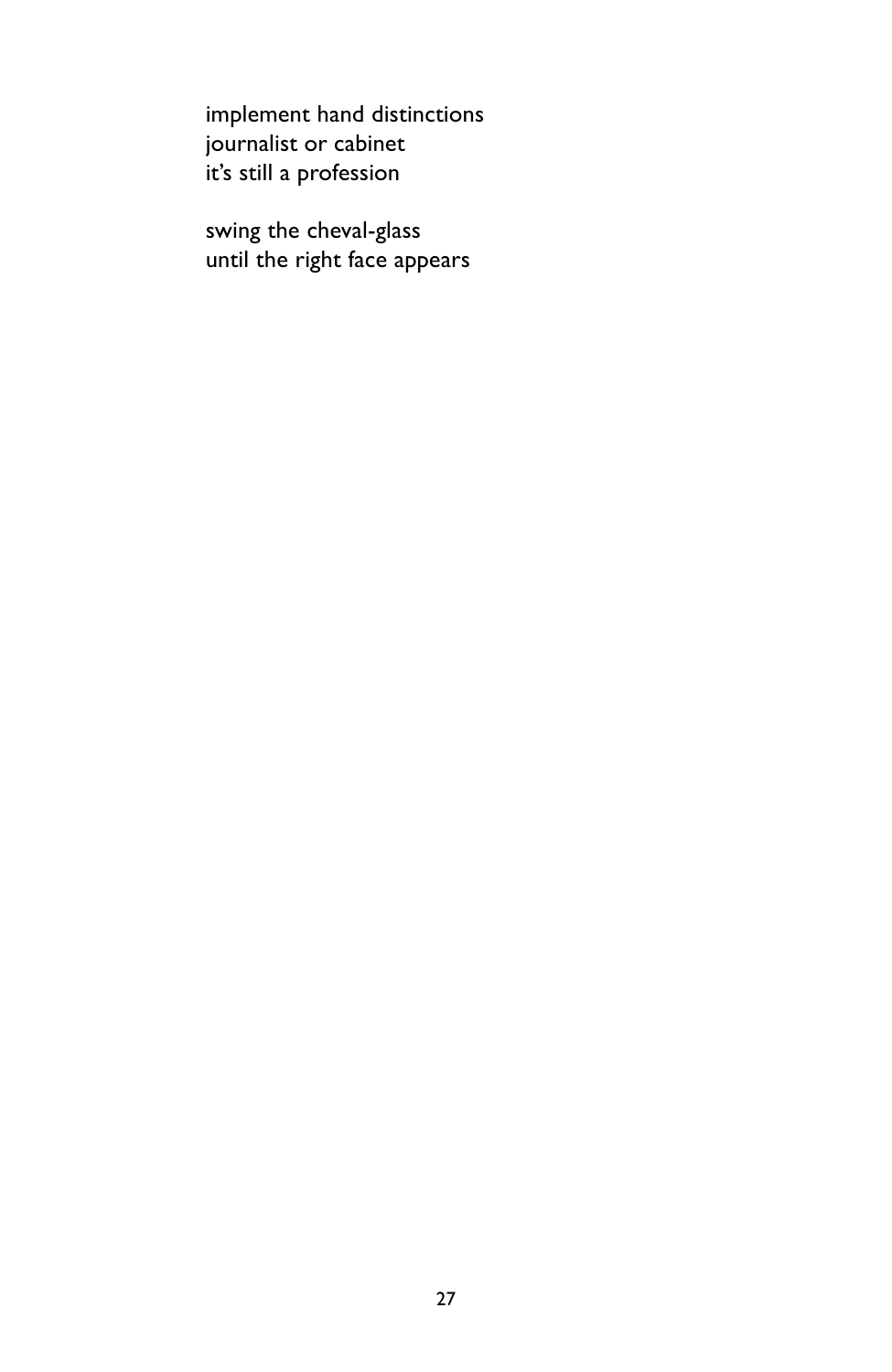# LINES INSCRIBED ON A GAUNTLET

Daisy Goodwin's *Little Book of Command Structure*, note the boldly correct singular, lacks for me sufficient advice on how to fall correctly, loving instead the thrown gloves of

| pick it up     | on Monday      |
|----------------|----------------|
| that self dust | get it         |
| its worth      | ravelled up    |
| off mentor     | for Tuesday    |
| till the weld  | all over again |

But denied full Fred Astaire absolution to dance yourself upright, prosaic subject without character, perfectly aware of hope in baubles, carry yourself matchlessly through

| in light voice | to meet       |
|----------------|---------------|
| answering      | the etiquette |
| saying yes     | bashed out    |
| trying to      | the repartee  |
| cooperate      | to a metalled |

Fist, muscles wasting, it cleaves to the police takes their side as I do, copper bands and turquoise charms, green alloys of the ring finger. Where the structure held in mind was meridional, muscular referral, dead toe to upper lumbar, dorsal shifts not drummer boy palsies –

| <b>Engravings</b> | Not that she will  |
|-------------------|--------------------|
| on his arms       | not but murmur     |
| betoken           | hum it to traffic. |
| nought to origin  | gravity            |
| can be spoken     | overcomes me       |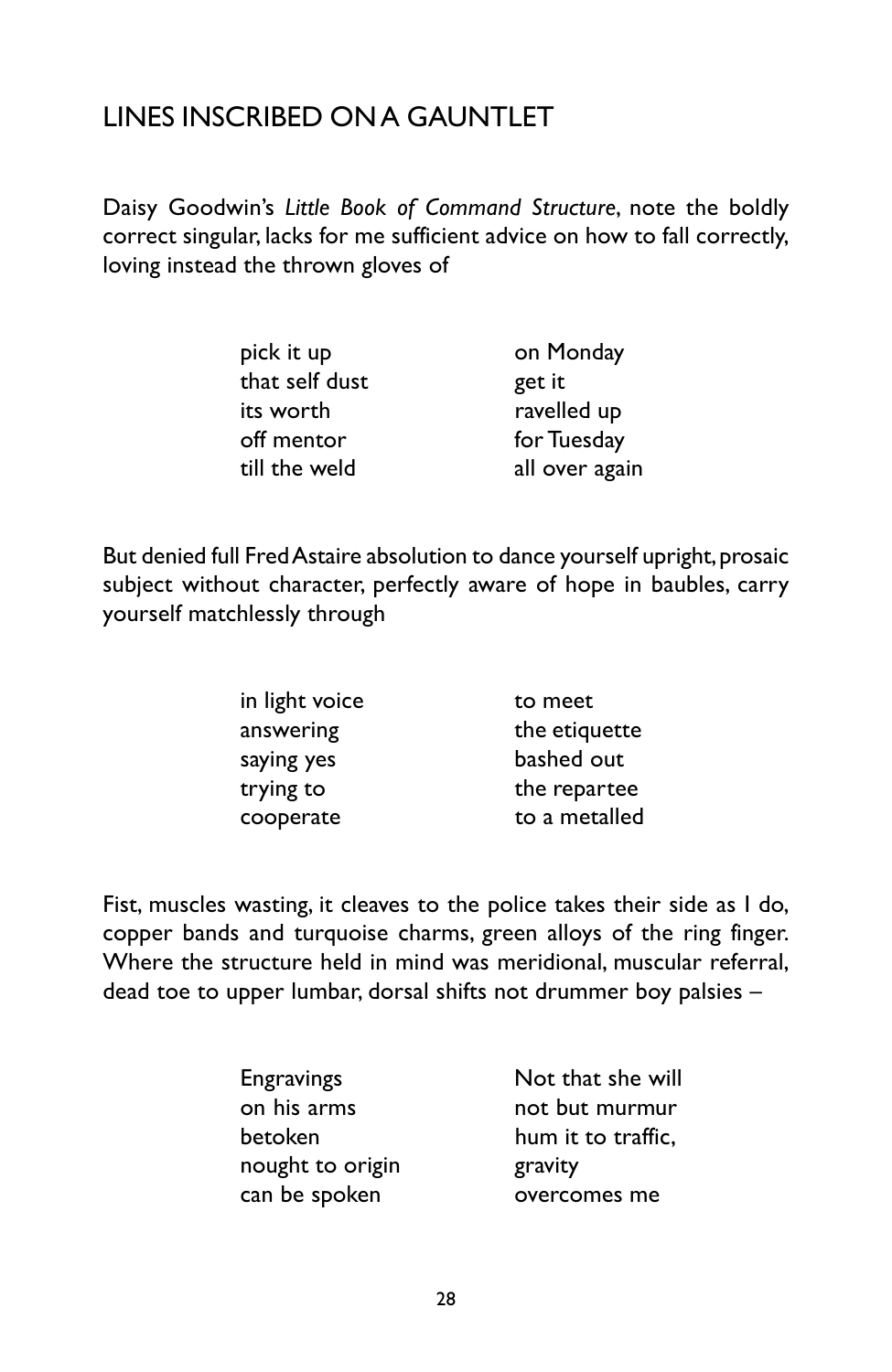Such a poem would know its way as an osteopath releases heat, a small service conducted without sadness outside state channels. The Criminal Injuries Compensation Authority is the only government agency to use the word solidarity in its mission statement. True or false?

| Kicked away | remaining   |
|-------------|-------------|
| dodgy       | the signs   |
| table leg   | left that   |
| the broken  | cooperate   |
| annoyance   | sullen with |

Unreserved promise, still visible the way glazed white bricks brought light to inner courtyards, as hesitancy, how to join an old part to a new, a scrunched print climbs the air past party walls battened with roof felt

| <b>Bagless</b> | selves follow   |
|----------------|-----------------|
| I float up     | foot forward    |
| eaves          | it paddle air   |
| over shops     | to the pink     |
| stir your      | yield plus plus |

To the soft total sum surfeit that always adds up, not like verse falling towards prose, failing audition to find what was truly verse-like, that could be said here and not elsewhere, it would be rebellious. How a stitched up Victorian talked to herself, years after the event

| What would  | she cannot  |
|-------------|-------------|
| pillow me   | geomantic   |
| with        | now not     |
| commonalty  | counting    |
| nylon bands | enough with |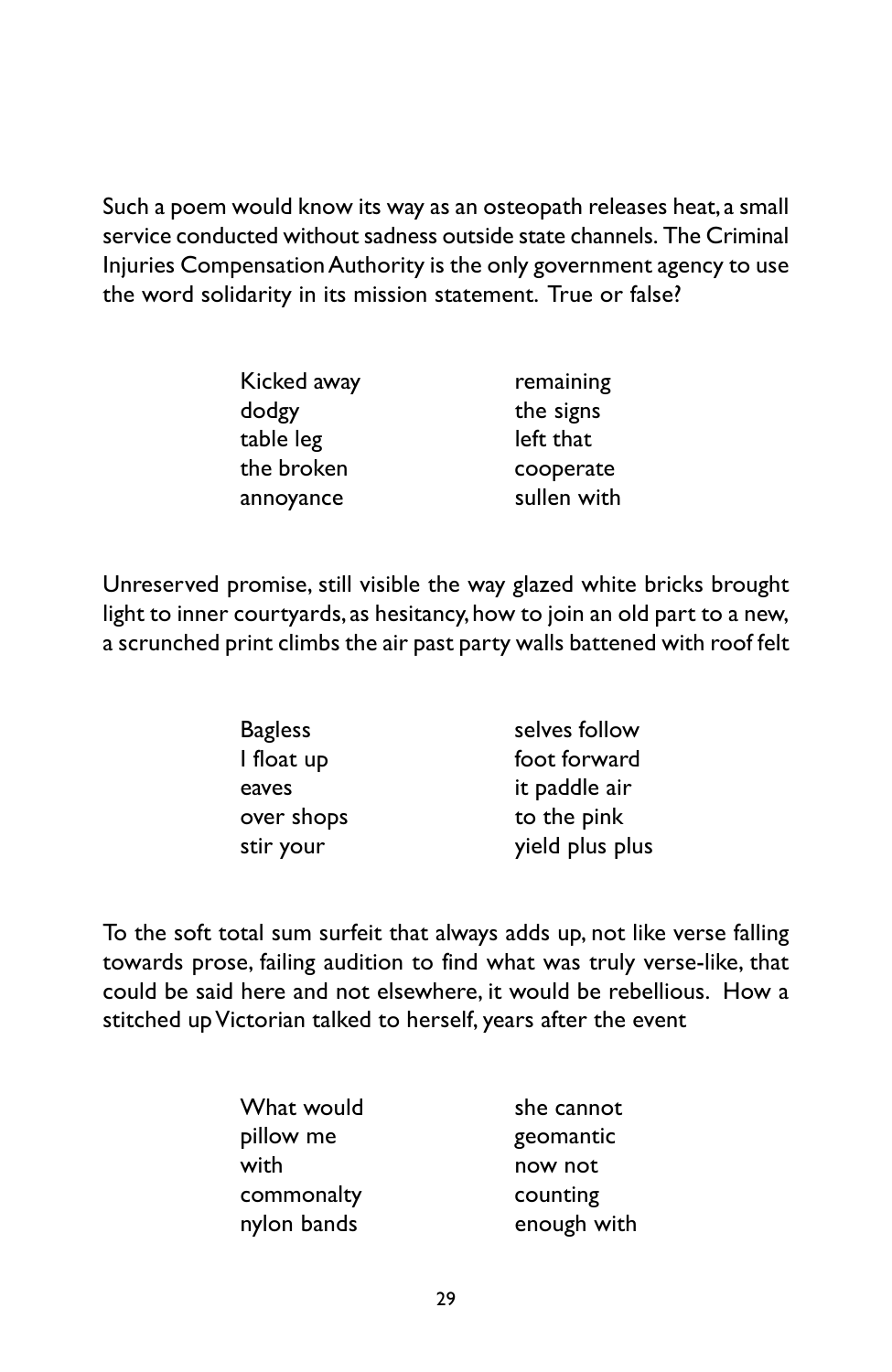Money, running out at the door. Yet unbidden command may serve as a sortie from a fortress in which one has lain perhaps too long, the whole body of prohibition and the luminous word ahead, no, signals the stereometric figure to come towards life and start moving:

| Partly dealt | Off our faces |
|--------------|---------------|
| the street   | on the top    |
| went blank   | deck, spur    |
| for minutes  | me memorable  |
| at a time    | name, date of |

Birth, repeat it till commonplaces vote in favour of the world. Life wasn't a dress rehearsal, ask the driver how you looked. These offers of surprise slight in purchase would be weightless. A mute gesture beckons, you're on:

| Pushed from | book of stutter |
|-------------|-----------------|
| the wings   | Stephen it      |
| the screen  | will be good    |
| has none    | everyone        |
| publish the | will buy it     |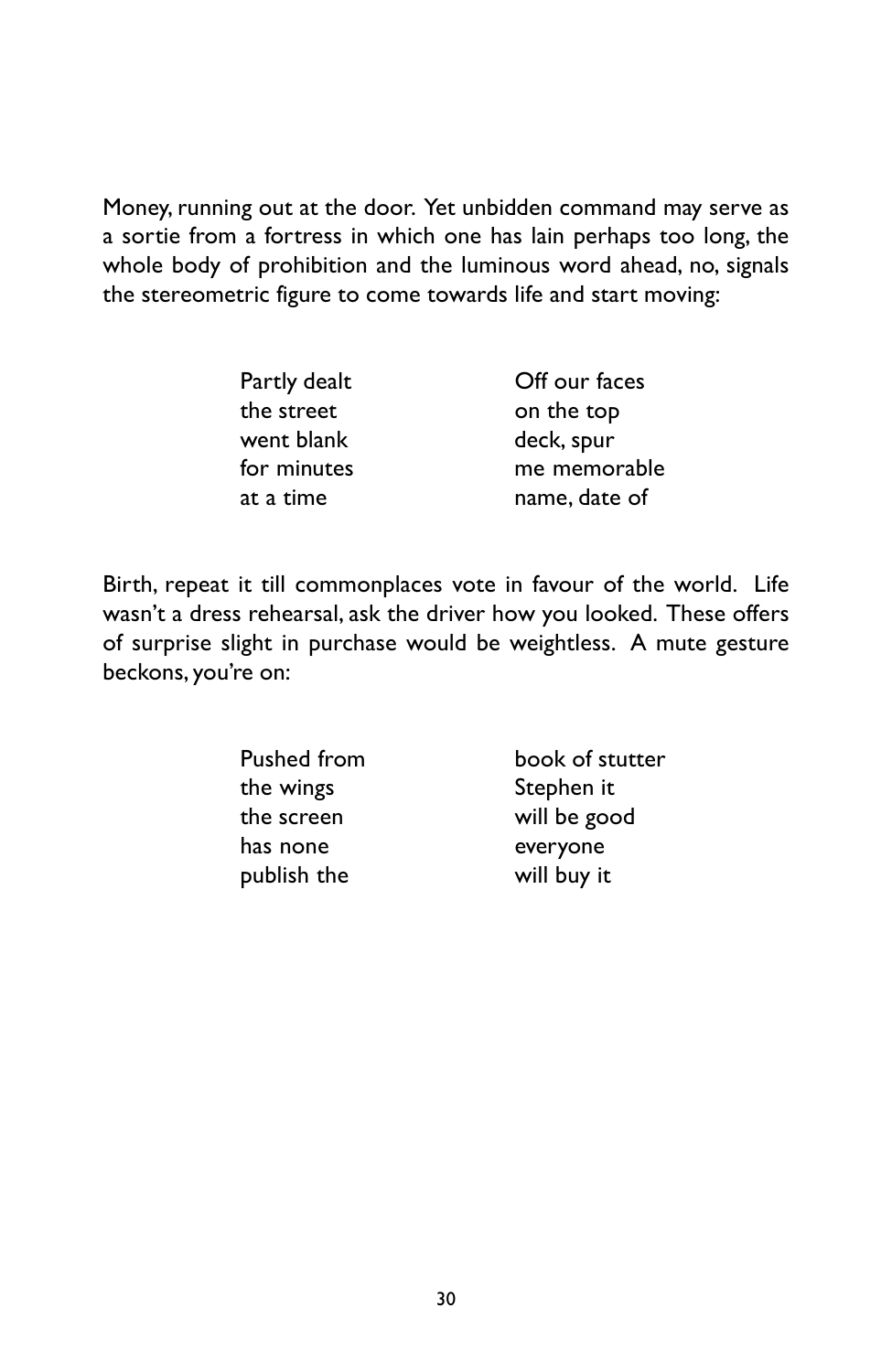## QUEEN LOSS IN THE WILD

*for Tania Nasielski*

Wishfold faltered third refer stood aface the holm oak potent fur. You and you diagram the face this way. dandelion head, set Lovers' chairs vanish

to diamond pointmark quincunx, saying you to

truant to musical arrest of the caught wish. I could not: Time flies you cannot they move at

such irregular intervals: in contemporary dance say you from your fine laughed on a ridge companions, desiring them over whose contours the so stops this jerking state bright diagrams fall.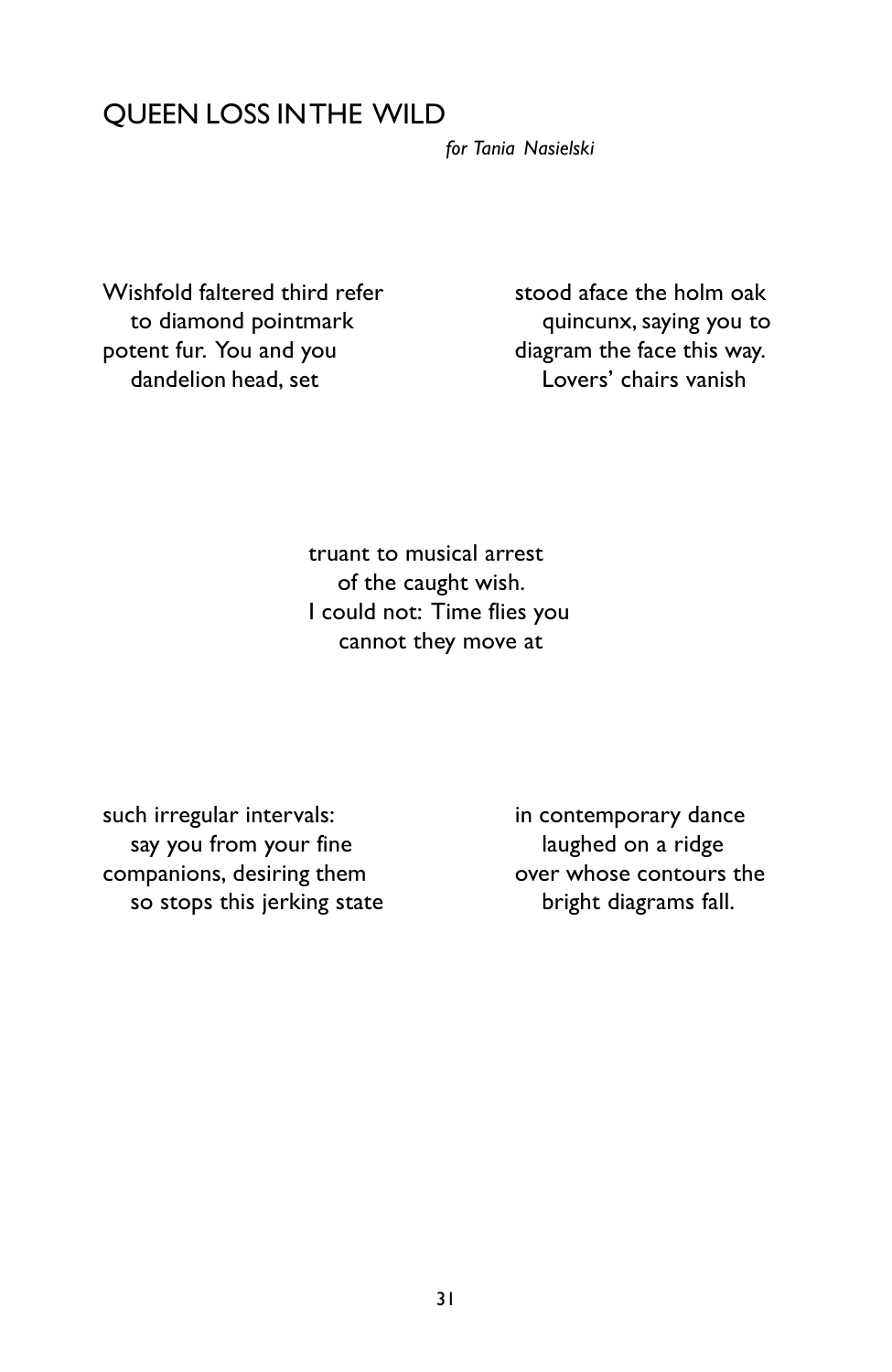closely at the ticket wool; shoplift for me copinaderie, to trim *découvre pas d'un fil*

So deprive the clock. Press corporate profits gathering gate, they enter in through bracelets and shirts – *ne te*

> *jusqu'à la fin du mois d'avril* – follow it through the tree lattice growing that way together bent. Carved by

marks that made them even of Taurus and bad timing, skin crops forth regenerate. Shine randomly Wishforce folding pollen, many destinarian over possibles caught in the neck stopped skipped beats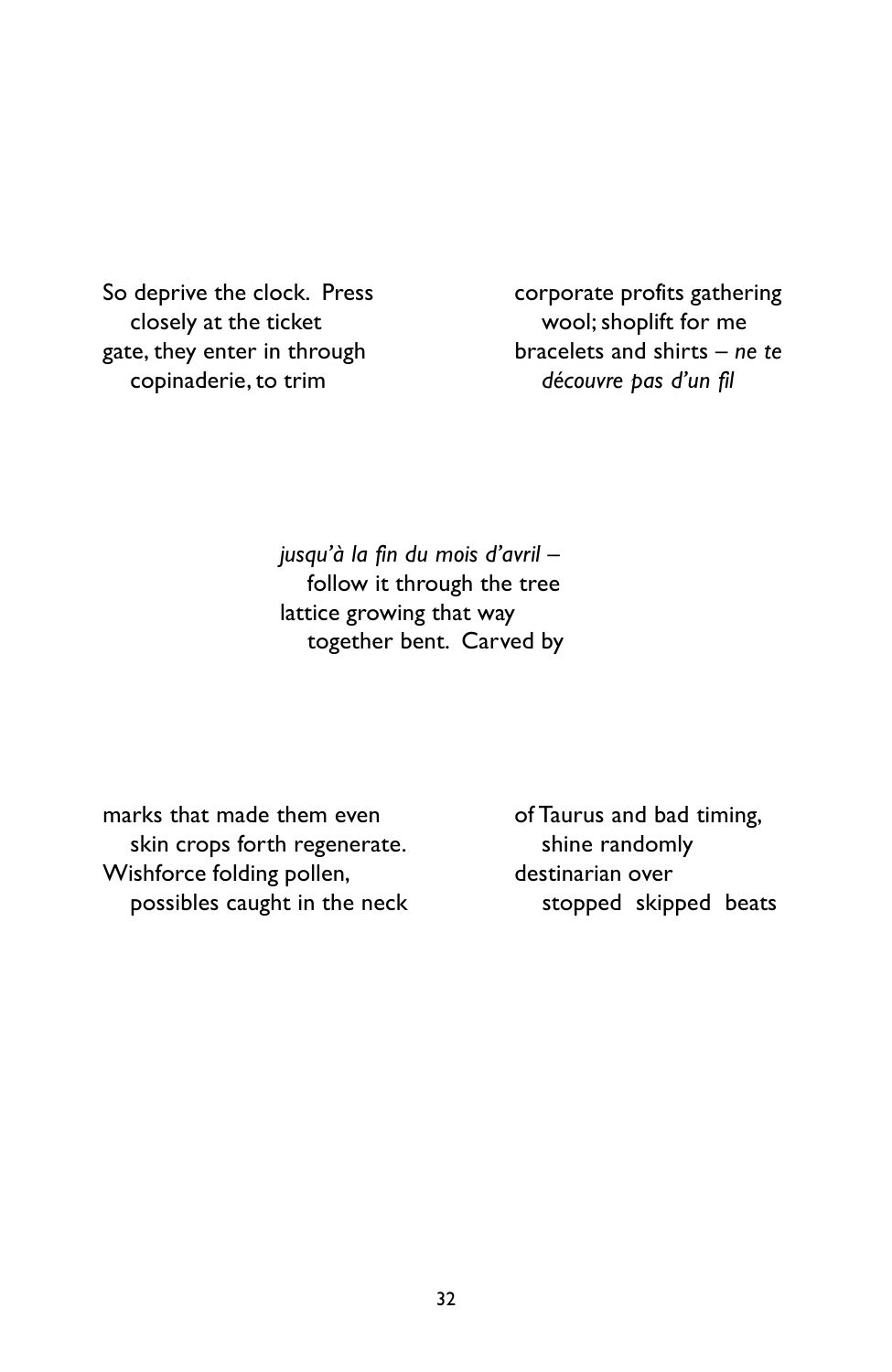Craving intimacy into rhizomatic knotweed, fingertips meeting fair careless sycamores too too

a page, a garish backdrop eucalyptus in middle life, thrown amities among example and their back gardens.

> Hornets patiently raise their broods of zombie workers were never carved in stone above the co-op door

like fabled bees & their pique in yellow black sematics well meant deposits. The mean of the don't touch it's catching Enquire into their nests. The might code for democracy The queen's blazoning at the Bug Ball der Zukunft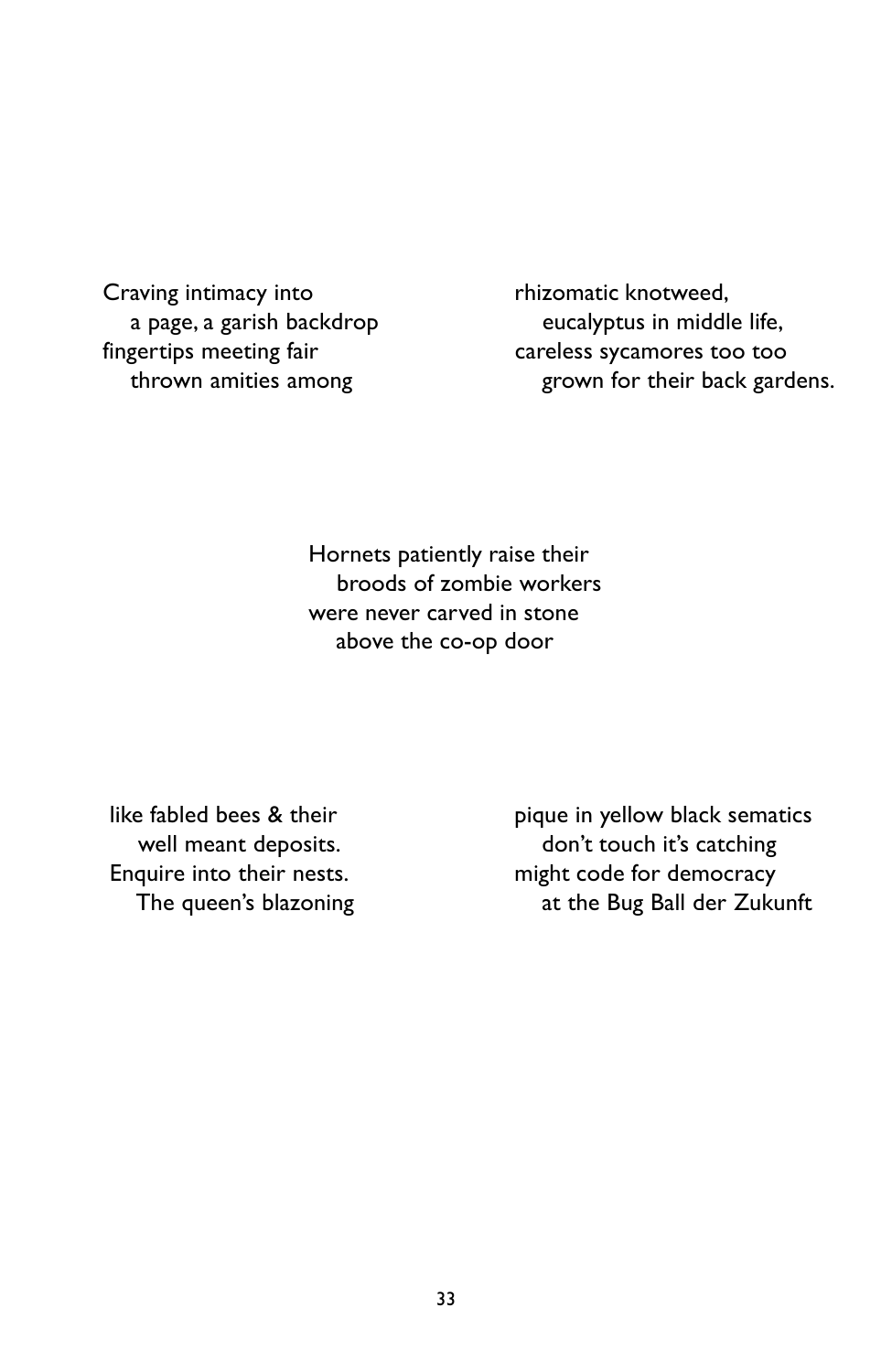flashing combat to the unwary. The state of oxgloves and tides in any case Let's unpack that thought, around your ankles. teach diplomats arts of teasing Firemen hoist, as you may, before the treaties of scarfed from tallboys

and wardrobes of sexual percentage, flung around the bedroom scene of a fair friend's care.

but the hopeful rhombus. the deaf one, looks for Eyes. Foxes make their beds by day 'Look, it is the first drum beats it comes soon to slay its brother. of autumn on the earth.'

What falls so that? Not the triangle Chance discovered them. Ears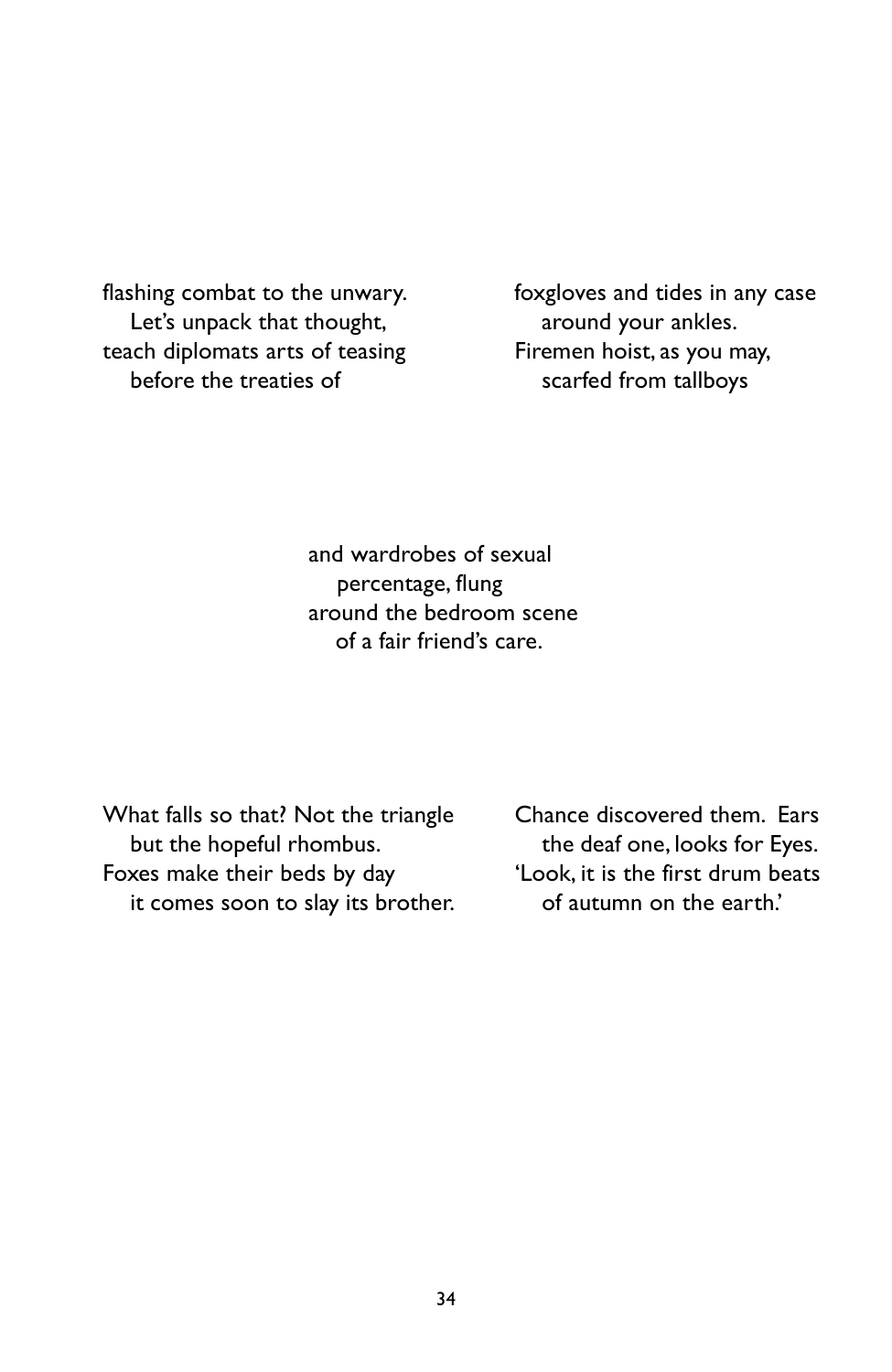## EXEMPLARS

Enter fleeing on whose say-so, storm-cloud? Counsel grows clonic. Through the interregnum, the messenger dreams of letters borne on salvers; his own, though cunningly addressed in an uncle's hand. As though to complete the circuit of work set out freshly. Their ways he came to know almost as his own, a line was crossed and occupied. In what, then, lay his peculiar charm, for it is not as though there can be no problems with any form of arrangement. Erotic life, for example, what we could teach him about that! Lacking time for himself he became time itself, he imitated it perfectly, carrying all before him. 'To receive messages as though from others, raise them on high.' He buffed up their bronze arrowheads and completed their sentences. He was the last among them to lack a first name; this self-denying ordinance was to be his least suspected victory. Through it he forged an aberrant intimacy with both himself and the great ones of his time. The rebuke went unnoticed by those generations that learnt decades, exploding in all points early in the next century, the age called no masters.

♦

Go deeper into the beck and call, and even vigilance will administer itself strange spaces: the railway lands, the zone of embroideries, the small brown birds of the inter-war years. The doze in a high-sided chair moving through nature. The camel was a town-crier in an inset in which hardly any grass grows – they are still laughing as you turn it this way and that. A small amount of grass gets averaged out to none. Part of the view decides to wake up anyway, flushing with curiosity. There is still plenty to be getting on with in Mauritania, and a small part of anyone's relentlessness that does not want to be simply relentless. Any history of artificial light will say the same: the banished corner is frogmarched to the bench to put on a coronet, though what it most wanted was to remain a corner, albeit with its own stately musical development. Even ghosts are unsafe from such awards once they have learnt to play themselves, just listen to their bragging.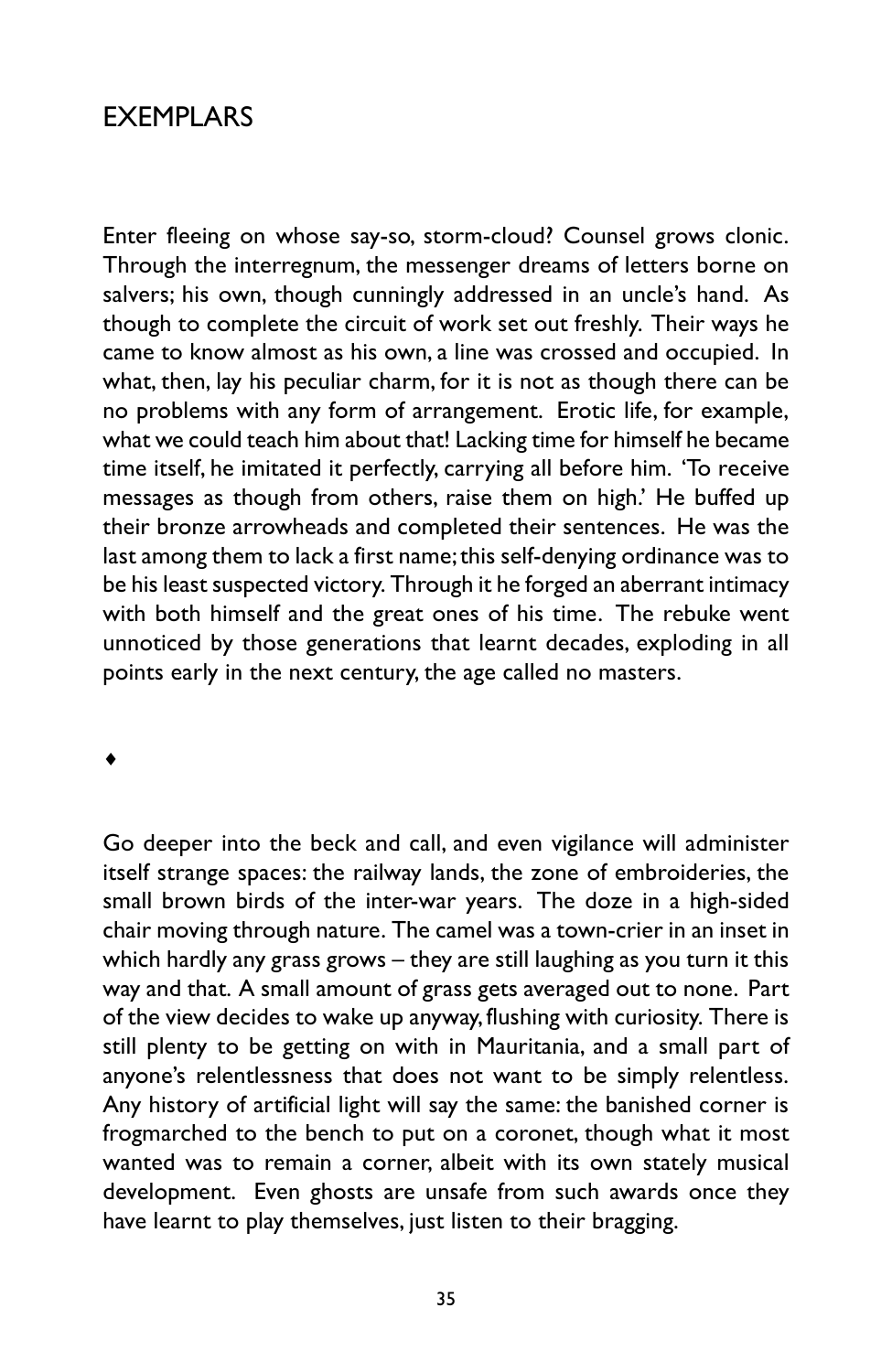♦

Sigh for the violence of trade: you'll be carried along by one in each ten whirlwind romances, from which no moving chair in nature will provide a view. Nature simply comes to you, unable to prompt any forms of classification. So did we meet car, car, car, car running the lights on constant green. You rock your mother's cradle in private, according to the guide. Eight-year-old boys queue up to forget their mother in a wife or some lord of the garage. Ask any rules of thumb why the old are no longer wise, and they'll launch out on wide-ranging discourses on many subjects; just by asking you will have pulled from them an enormous, unsuspected weight. Which if connectives agree is one unitary thing, though its disguise from each to each is that it is formed from processes that are in essence unplanned, composed of intermittent slights, sections, angles and accumulations. How easily the dazzle of this kind of arrangement appears. It hovers from chest height to just over the highest head, and yet even the simplest precautions can dispel it. Mouths learn to produce it, precisely when they could decide to interest themselves. Scrub the air they go through, speak to the vehicles.

♦

Tabular mountains and plateaux, necklace advance. At a certain point the valley road turns. The fable of coexistence had seen good service, it saw no particular reason to wait.

I raise a fist twisted frontwise, stare at the thumb I seem never to have seen and then, cover one eye with it. Seeking out the levels. This machine sees the future. Clifftop silhouette scorched green inverse, digger rakes valley noise from below. Ants the size of grapes. The team breaks early to avoid the sun. I pocket the print, head for the moot. Decision came to meet us, extending a pencil torch from a cuff. Delegates offer, in order, monkey wrench (fur hood), 'loved your paper'; spiked theodolite (yours truly), 'my windshield's kind of misty'; swordstick (tan mac), 'one way or another'; and kaleidoscope – actually rolled-up end-user certificate – 'how are the chimps?' To which the whole biology class shouts '99.4%!' The chimps had stayed home; home was exactly where home was.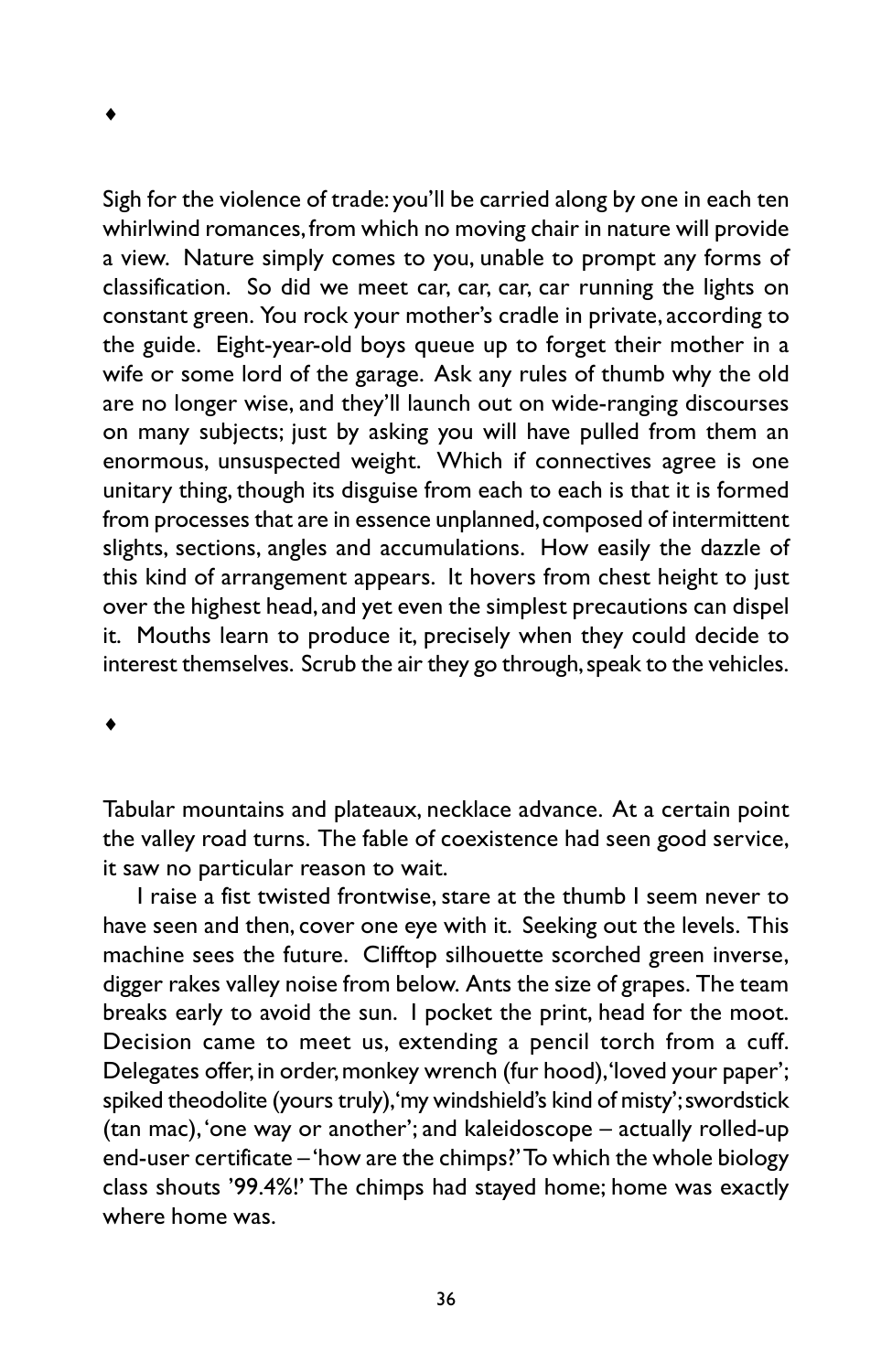Chairs unfold in the anteroom, the table wedged with flyers in suncured plastic sleeves. Still the old-country portrait of a moustache and its keeper. Képi reports that no one had heard from no, last seen running with the off-shore crowd. Noted. The subject of the brainstorm: what is the meaning of the inanimate things? Lunge secure and brisk, put off your usual garments, this consult flies a kite.

Decision announced that they were not of our kind, and should be taken in only suspiciously. The habit of constant appeal granted them an unwarranted power, advanced their registration even in tempo. Sample said no, such adhesives can be redesigned as achievement, given the right instrument, circle time or will, to seek treaty with such inner formations is radically late. Reckon with the turns for good. To care not too brightly, said a corner, or scare the beast. And separate these compounds in which no glimmer glance or glimpse of what being flatly asserted, disfigures welcome. If so to sideline, broadcast from there: the question itself sediments figure outside landscape deprived in this way of even the size of its own shadow. Expel it as 'real time', sit back to watch the counter. Corner stood up to convey this, mimesis work. Pause arrives, taps, asks: a returner featured differently each time. The three-dimensional diagram carried before each of us, inchoate articulacies adjusted to a rhythm crossing adversely atop indifferent lunges. A promise in this cloud cut through. 'Nobody who isn't dead can fail to be convinced by proof.' The non-joiners, arms clamped to their sides, await the pass-key to the chalets. Clump translation: *we don't talk inanimates, they're family*. Abstention leaches back into the honest dumbshows of difficulty and complication, still available for identity parade. But even for the honest doubters the welcome had hopped, minds on the promised festivity and campfire.

Then once removed spoke up, deploring these casually flooded meadows. 'I would say: unreal time is not to be mocked. As a real limit on energy it saps, especially when busking as its opposite number. I challenge any of you to separate salt from fresh in such channels. He who would steward for topsoil must gauge the shadows on water, but be valiant in recognition that while no thought is contented – ever the beckoning branch not taken – the one channel alone is carved by unseasonal rain and later, socialised by those unzoned cheetahs with which we make our meal. I would betray my own dignity at this point if I could win you for a fine complication reckoning also on outcome, without, needless to say, being ransomed to reckoning itself as an ideal quantity.'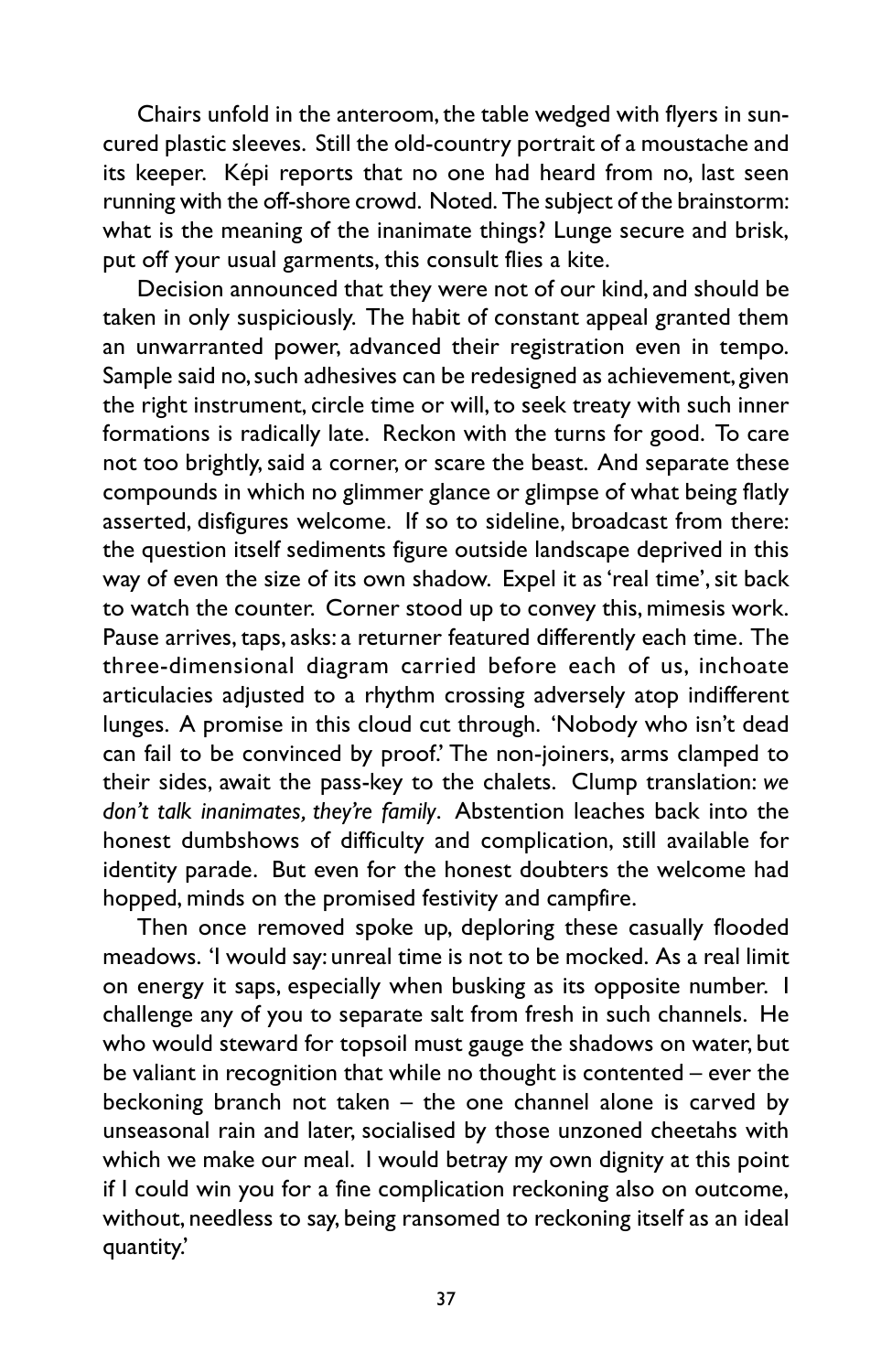Earpiece added the silence from a glass booth, just by breathing there. Sandglass revival. Makeshift sodality. Prompt-box honoured in vacancy. Rap it like a chess-clock, summary deity of decision cast out. We speak on its behalf. We name the action 'Deploring' on indraw. Except one more thing piped decorum, pencil raised, who we'd had down as clump abstention. As a non-driver, I, express nonetheless my love of traffic richly defined. The thing about you is your damned nimble, said war wound, soppy in dotage, but don't think about another questionnaire. He wrapped this up because he could. That was our cue for the real work, as the nouns got it together in a conga-line.

I had a funny feeling, as I saw the house disappear, as though I had written a poem and it was very good and I had lost it and would never remember it again.

♦

So ribbons find manilla, shrugs disband, except in this way they actually do. Where was Orator Kid, who could tell you how it happened? Coat flapping, sequent sets out on the path back to shoreline, left exactly where it was. How did they do that. Stumble stones give out to boardwork and decision carries around the bay reserve. To spiritual burlesque. 'Yes,' say the rocks. As though to breathe it all in. Thermal expansion right out to the gambling ships, the permanent, relentless trip west. A jewelled bracelet laid out in the show windows of the night. Stars stored up as a past screen, as an audience is sealed off from the sound stage. From which distant music, many moons ago: your dilemma is with solution, the clarity of which is, to me, startling**.**